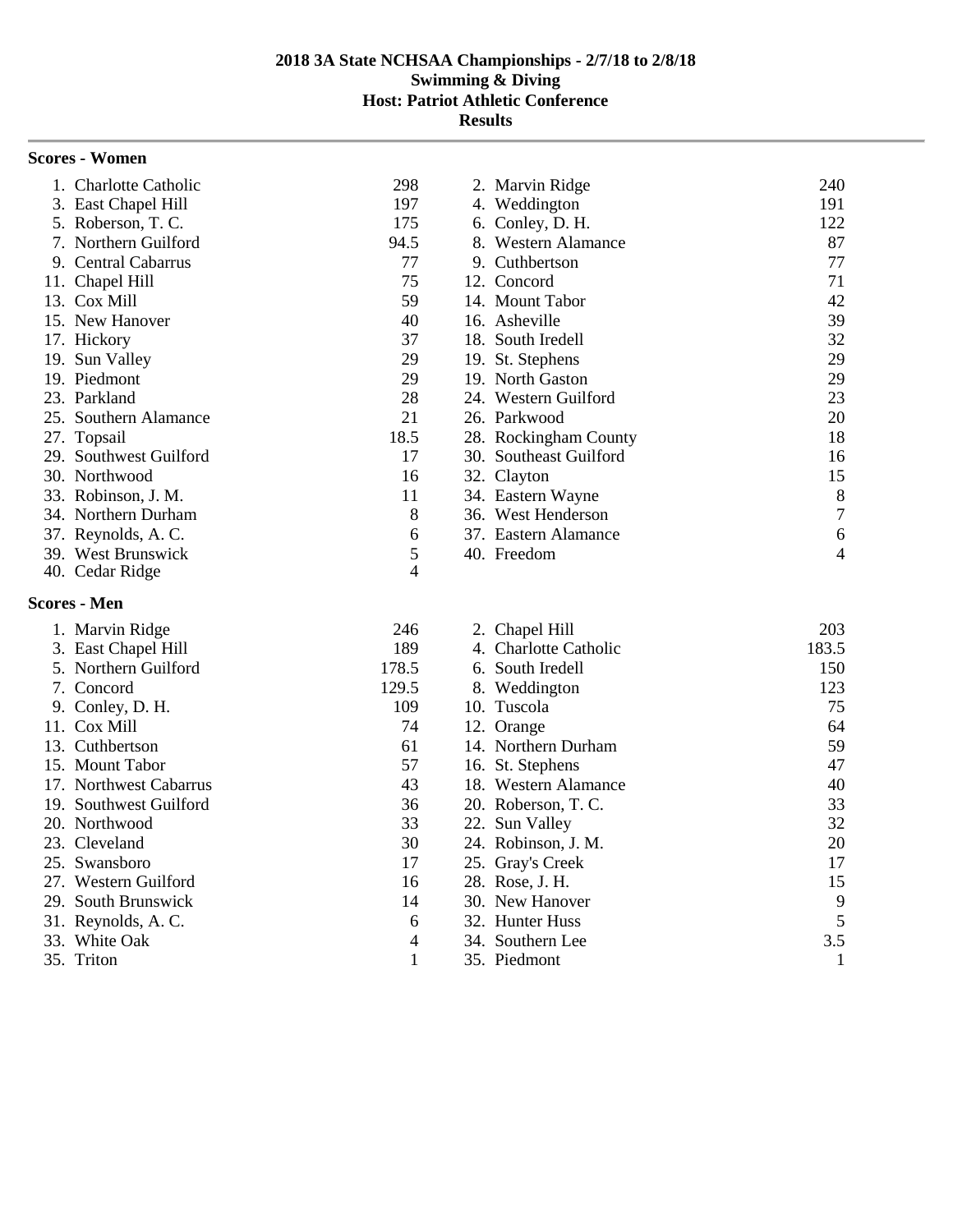|        | <b>Event 1 Women 200 Yard Medley Relay</b>           |                                   |                                                              |                                             |  |
|--------|------------------------------------------------------|-----------------------------------|--------------------------------------------------------------|---------------------------------------------|--|
|        | <b>State Record:</b><br>1:43.21                      | 2016<br>Hough, W.A.               |                                                              |                                             |  |
|        | <b>3A State Rec:</b><br>$1:45.52$ #                  | 2013<br><b>Charlotte Catholic</b> |                                                              |                                             |  |
|        | 1:44.91 AA-A                                         | 1:46.69 AA-C                      |                                                              |                                             |  |
|        | <b>Team</b>                                          | <b>Relay</b>                      | <b>Prelim Time</b>                                           | <b>Finals Time</b><br><b>Points</b>         |  |
|        | <b>Championship Final</b>                            |                                   |                                                              |                                             |  |
| 1      | <b>Charlotte Catholic</b>                            |                                   | 1:46.77                                                      | 40<br>$1:45.46#$ AA-C+                      |  |
|        | 1) Menkhaus, Julia SR<br>2 Roberson, T. C.           | 2) Miechkowski, Juliet SO         | 3) Menkhaus, Madeline FR<br>1:47.81                          | 4) Stout, Alina SO<br>$1:46.33$ AA-C+<br>34 |  |
|        | 1) Reeder, Grace JR                                  | 2) Arwood, Fiona SO               | 3) Newnam, Anna SR                                           | 4) Schlitt, Kayla SO                        |  |
|        | 3 East Chapel Hill                                   |                                   | 1:49.15                                                      | 32<br>1:48.22                               |  |
|        | 1) Perez, Sophie SR                                  | 2) Kayye, Olivia SR               | 3) Morgan, Sydney FR                                         | 4) Sept, Audrey SO                          |  |
|        | 4 Marvin Ridge                                       |                                   | 1:48.97                                                      | 30<br>1:48.58                               |  |
|        | 1) Mumford, Susan SO                                 | 2) Reinhart, Gianna SO            | 3) Calder, Lexi SO                                           | 4) Tessin, Madeline SO<br>28                |  |
|        | 5 Conley, D. H.<br>1) Torres, Svea SR                | 2) Burns, Abigail JR              | 1:51.41<br>3) Despres, Morgan SR                             | 1:50.23<br>4) McGee, Ruth SO                |  |
|        | 6 Central Cabarrus                                   |                                   | 1:51.40                                                      | 26<br>1:50.62                               |  |
|        | 1) Federico, Alexa JR                                | 2) Gaskey, Isabella SO            | 3) Losey, Amanda FR                                          | 4) Losey, Erica JR                          |  |
| $\tau$ | <b>Cox Mill</b>                                      |                                   | 1:52.59                                                      | 1:52.45<br>24                               |  |
|        | 1) Price, Alivia SO                                  | 2) Rogers, Addie FR               | 3) Cummings, Kathryn FR                                      | 4) Creel, Katie FR                          |  |
|        | 8 Western Alamance                                   |                                   | 1:52.44                                                      | 22<br>1:52.60                               |  |
|        | 1) Davenport, Corinne SO<br><b>Consolation Final</b> | 2) Stafford, Kate FR              | 3) McDevitt, Elizabeth FR                                    | 4) Burge, Alison SR                         |  |
|        |                                                      |                                   | 1:53.35                                                      | 18<br>1:51.68                               |  |
| 9.     | Cuthbertson<br>1) Ricciardi, Carolina FR             | 2) Nemitz, Adalaya SR             | 3) Browning, Jordan FR                                       | 4) Simmons, Taylor FR                       |  |
|        | 10 Chapel Hill                                       |                                   | 1:53.28                                                      | 1:52.54<br>14                               |  |
|        | 1) Rose, Mia SO                                      | 2) Acierno, Katherine SR          | 3) Tocci, Marissa JR                                         | 4) Ames, Poppy SO                           |  |
|        | 11 Northern Guilford                                 |                                   | 1:54.75                                                      | 12<br>1:53.04                               |  |
|        | 1) Rountree, Madelaine JR                            | 2) Koh, Hannah SO                 | 3) Graham, Rachel SR                                         | 4) Glebus, Rebecca SR                       |  |
|        | 12 Weddington                                        |                                   | 1:53.91                                                      | 10<br>1:53.28                               |  |
| $*13$  | 1) Kudela, Amelia SO<br>South Iredell                | 2) Conneen, Brooke JR             | 3) Everhart, Sydney SR<br>1:55.16                            | 4) Tolchin, Kelsey SO<br>7<br>1:56.06       |  |
|        | 1) Cox, Peyton JR                                    | 2) Cresci, Kenzie SO              | 3) Ross, Christina FR                                        | 4) Snyder, Rachel JR                        |  |
|        | *13 Northern Durham                                  |                                   | 1:57.48                                                      | 7<br>1:56.06                                |  |
|        | 1) Malsch, Hailey JR                                 | 2) Ervin, Bridgette FR            | 3) Gooch, Ellen JR                                           | 4) Howard, Emma SR                          |  |
|        | 15 Topsail                                           |                                   | 1:57.37                                                      | 1:57.75<br>4                                |  |
|        | 1) Contreras, Tihani SO<br>16 Mount Tabor            | 2) Popella, Delaney JR            | 3) Marshall, Lauren Drew SR 4) Hoover, Madison SO<br>1:56.01 | 1:59.68<br>2                                |  |
|        | 1) Griffin, Claire SR                                | 2) DeBruhl, Staten SR             | 3) Whitworth, Frances SO                                     | 4) Birmingham, Claire SR                    |  |
|        | <b>Preliminaries</b>                                 |                                   |                                                              |                                             |  |
|        | 17 New Hanover                                       |                                   | 1:57.69                                                      |                                             |  |
|        | 1) Lucy, Gittings JR                                 | 2) Ruiz, Sara SO                  | 3) Jewell, Brynn JR                                          | 4) Pottle, Kate JR                          |  |
|        | 18 Concord                                           |                                   | 1:58.74                                                      |                                             |  |
|        | 1) Burchfield, Caroline FR                           | 2) Halbach, Allyson SO            | 3) Guthrie, Mia SO                                           | 4) Carney, Mary FR                          |  |
| 19.    | South Brunswick<br>1) Boldt, Elizabeth FR            | 2) Scharf, Hannah SR              | 2:00.66                                                      |                                             |  |
|        | 20 Piedmont                                          |                                   | 3) White, McKenzie SR<br>2:01.36                             | 4) Palmquist, Elizabeth SR                  |  |
|        | 1) Yandle, Ava FR                                    | 2) Rose, Gabrielle FR             | 3) Slape, Gabrielle FR                                       | 4) Stegall, Lydia SR                        |  |
| 21     | <b>Union Pines</b>                                   |                                   | 2:03.65                                                      |                                             |  |
|        | 1) Schmitz, Madison SR                               | 2) Nelms, Hayley SO               | 3) Saunders, Emma JR                                         | 4) Davenport, Parker SO                     |  |
|        | 22 Rose, J. H.                                       |                                   | 2:06.16                                                      |                                             |  |
|        | 1) Eason, Corry JR<br>23 Fike                        | 2) Becker, Carina SO              | 3) DeVente, Nioelle FR<br>2:09.97                            | 4) Davenport, Faith SO                      |  |
|        | 1) Jones, Sarah SR                                   | 2) Harrell, Madeline SR           | 3) Jones, Cassie SR                                          | 4) Hodges, Abby SR                          |  |
|        | <b>West Carteret</b>                                 |                                   | DQ                                                           |                                             |  |
|        | 1) Loynes, Anna SR                                   | 2) Prosser, Sarah SO              | 3) Paschall, Meghan JR                                       | 4) Rose, Ellie SR                           |  |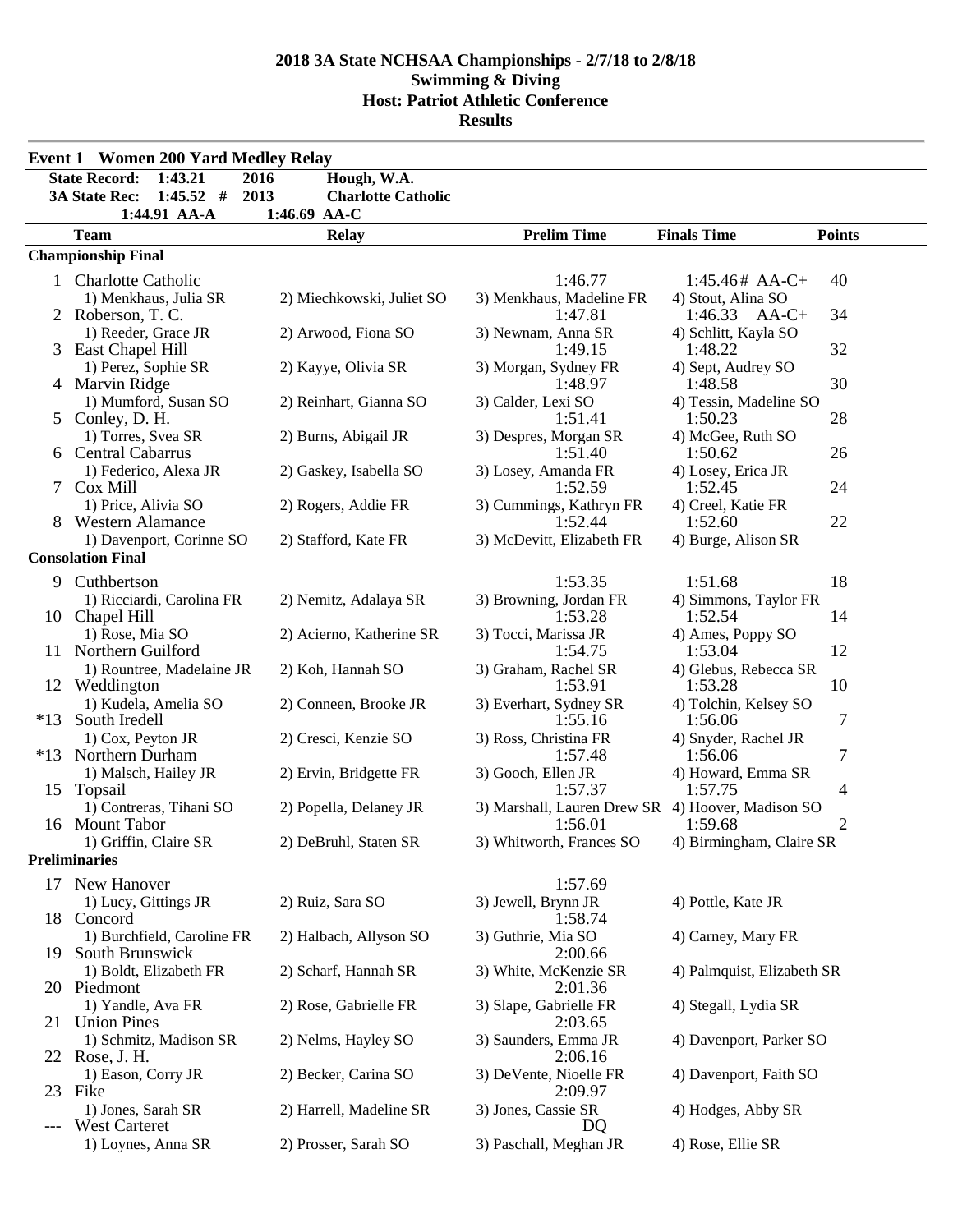|     | <b>Event 2 Men 200 Yard Medley Relay</b>        |                                  |                                                           |                                    |               |
|-----|-------------------------------------------------|----------------------------------|-----------------------------------------------------------|------------------------------------|---------------|
|     | <b>State Record:</b><br>1:32.58                 | 2016<br><b>South Mecklenburg</b> |                                                           |                                    |               |
|     | $1:35.51$ #<br><b>3A State Rec:</b>             | 2017<br><b>Northern Guilford</b> |                                                           |                                    |               |
|     | 1:33.53 AA-A                                    | 1:35.18 AA-C                     |                                                           |                                    |               |
|     | <b>Team</b>                                     | <b>Relay</b>                     | <b>Prelim Time</b>                                        | <b>Finals Time</b>                 | <b>Points</b> |
|     | <b>Championship Final</b>                       |                                  |                                                           |                                    |               |
|     | 1 Northern Guilford                             |                                  | 1:35.90                                                   | $1:34.79# AA-C+$                   | 40            |
|     | 1) Forst, Preston SO<br>2 East Chapel Hill      | 2) Lalumondier, Jeremy SR        | 3) Wachendorfer, Jonathan SR 4) Hill, Bryan SR<br>1:38.08 | 1:36.88                            | 34            |
|     | 1) Chao, Christopher SR<br>3 Concord            | 2) Sept, Connor SR               | 3) Poteat, Max<br>1:38.35                                 | 4) Dingfelder, David JR<br>1:36.89 | 32            |
|     | 1) Lucky, Andrew SO<br>4 South Iredell          | 2) Ritchie, George SR            | 3) Epler, Robbie SR<br>1:39.97                            | 4) Power, Matt SR<br>1:39.55       | 30            |
|     | 1) Roussel, Timothee SO<br>5 Charlotte Catholic | 2) Zucker, Colson SR             | 3) Moore, Joseph SO<br>1:40.08                            | 4) Crawford, Payton FR<br>1:39.80  | 28            |
|     | 1) McCree, Dante SR<br>6 Marvin Ridge           | 2) Coleman, Brian SR             | 3) Sullivan, James SR<br>1:41.39                          | 4) Joyner, Will SR<br>1:40.11      | 26            |
|     | 1) Shen, Matthew SR<br>7 Weddington             | 2) Piscitelli, Nicholas FR       | 3) Brewer, Brayden FR<br>1:41.62                          | 4) Charette, Connor JR<br>1:42.13  | 24            |
|     | 1) McCormick, Nathan JR<br>8 Conley, D. H.      | 2) Snowdon, Zack JR              | 3) Wiltsey, Curtis SR<br>1:43.30                          | 4) Wiltsey, Kevin SO<br>1:44.19    | 22            |
|     | 1) Brown, Riley SO<br><b>Consolation Final</b>  | 2) Landry, Andrew SR             | 3) Tillery, Seth SO                                       | 4) Torres, Trevor SO               |               |
|     |                                                 |                                  |                                                           |                                    |               |
| 9   | Tuscola<br>1) Wenzel, Stephen SR                | 2) Laursen, Riley JR             | 1:43.99<br>3) Darguzas, John SR                           | 1:41.64<br>4) MacDonald, Mason SR  | 18            |
|     | 10 Cuthbertson<br>1) Stein, Matt FR             | 2) McPherson, Troy JR            | 1:43.33<br>3) Mayer, Gage SR                              | 1:41.65                            | 14            |
|     | 11 Orange                                       |                                  | 1:45.22                                                   | 4) Lupo, Bailey SR<br>1:44.95      | 12            |
|     | 1) Shanahan, Matt FR<br>12 Northern Durham      | 2) Geib, Matthew FR              | 3) Jimison, Noah SO<br>1:45.84                            | 4) Scott, Ben SR<br>1:45.07        | 10            |
|     | 1) Falise, Nicholas SO<br>13 Mount Tabor        | 2) Malsch, Hunter SR             | 3) Husketh, Dalton FR<br>1:45.39                          | 4) Pritchard, Thomas JR<br>1:45.31 | 8             |
|     | 1) Wagner, Matt JR<br>14 Southwest Guilford     | 2) Spottswood, Aidan FR          | 3) Prestwood, Brendan JR<br>1:46.42                       | 4) Kirk, Colin SR<br>1:46.01       | 6             |
|     | 1) Jones, Jeffrey SO<br>15 Rose, J. H.          | 2) Moseley, Sawyer JR            | 3) Watson, William FR<br>1:46.40                          | 4) Pressley, Wyatt JR<br>1:46.17   | 4             |
|     | 1) Smith, Sadler FR<br>16 Northwest Cabarrus    | 2) Leong, Luke SO                | 3) Hastings, Jack SO<br>1:46.81                           | 4) Humphreys, Grant JR<br>1:47.07  | 2             |
|     | 1) Gribble, Henry SO                            | 2) Enriquez, Edward JR           | 3) Martin, Owen FR                                        | 4) Rowland, Jack FR                |               |
|     | <b>Preliminaries</b>                            |                                  |                                                           |                                    |               |
|     | 17 Chapel Hill                                  |                                  | 1:47.55                                                   |                                    |               |
|     | 1) Campbell, Drew SR<br>18 Cox Mill             | 2) Bretzmann, Peter FR           | 3) Chang, Austin FR<br>1:47.69                            | 4) Ferris, Spencer JR              |               |
| 19. | 1) Darrenkamp, Will SO<br>South Brunswick       | 2) Parkes, Noah JR               | 3) Williams, Chris JR<br>1:47.72                          | 4) Holt, Max SR                    |               |
|     | 1) Bell, Owen JR<br>20 Hunt                     | 2) Anselmo, Matt JR              | 3) Kuhn, Lucas SO<br>1:48.70                              | 4) Johnson, Teddy SR               |               |
|     | 1) Francis, Sanjeev FR<br>21 Parkland           | 2) Gaetano, Dante SO             | 3) Maddrey, Ethan SO<br>1:54.04                           | 4) Graham, Charlie SR              |               |
|     | 1) Brown, Bailey JR<br>22 Cleveland             | 2) Lamphier, Nicholas JR         | 3) Althoff, Kenan JR<br>1:54.87                           | 4) Vye, Benjamin FR                |               |
|     | 1) Davis, Christian SR<br>23 Gray's Creek       | 2) Davis, Colby SO               | 3) Langston, Mitchell JR<br>1:55.62                       | 4) Holder, Sam SO                  |               |
|     | 1) Lu, Zizhou JR<br>24 Clayton                  | 2) Hoyt, Patrick SR              | 3) Diaz, Hayden JR<br>2:00.20                             | 4) Shuey, Jett SR                  |               |
|     | 1) Fitzhugh, Ryan FR                            | 2) Neptune, Carter SO            | 3) Karstens, Walter JR                                    | 4) Carmillo, Matt SR               |               |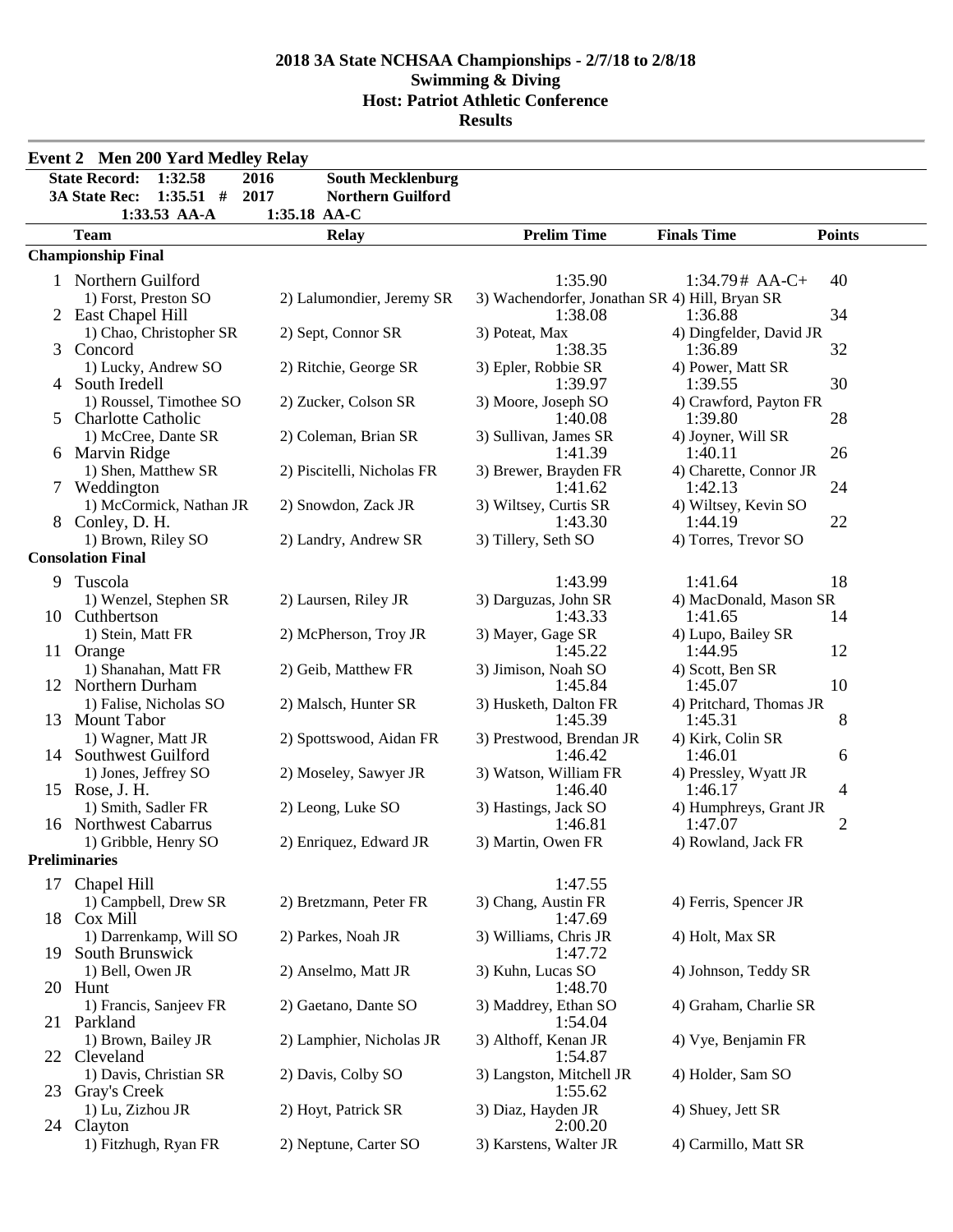|    | <b>Event 3 Women 200 Yard Freestyle</b> |              |                                       |                    |                    |                                                 |
|----|-----------------------------------------|--------------|---------------------------------------|--------------------|--------------------|-------------------------------------------------|
|    | <b>State Record:</b><br>1:46.47         | 2015         | Erika Brown (Hough, W.A.)             |                    |                    |                                                 |
|    | 3A State Rec:<br>$1:47.98$ #            | 2013         | <b>Lauren Rhodes (Char. Catholic)</b> |                    |                    |                                                 |
|    | 1:48.82 AA-A                            | 1:50.65 AA-C |                                       |                    |                    |                                                 |
|    | <b>Name</b>                             |              | Yr School                             | <b>Prelim Time</b> | <b>Finals Time</b> | <b>Points</b>                                   |
|    | <b>Championship Final</b>               |              |                                       |                    |                    |                                                 |
|    | Bartis, Olwyn                           |              | <b>JR</b> Charlotte Catholic          | 1:49.00            | 1:48.64            | 20<br>$AA-A+$                                   |
| 2  | Durak, Anna                             |              | SR Hickory                            | 1:51.89            | 1:49.81            | 17<br>$AA-C+$                                   |
| 3  | VanNote, Ellie                          |              | JR Marvin Ridge                       | 1:50.61            | 1:50.06            | 16<br>$AA-C+$                                   |
|    | Despres, Morgan                         |              | SR Conley, D. H.                      | 1:55.99            | 1:54.20            | 15                                              |
| 5  | Turcanu, Nina                           |              | JR St. Stephens                       | 1:56.86            | 1:55.22            | 14                                              |
| 6  | Epler, Katherine                        |              | SR Concord                            | 1:56.03            | 1:56.13            | 13                                              |
| 7  | Beane, Kyndall                          |              | Northern Guilford                     | 1:56.87            | 1:57.19            | 12                                              |
| 8  | Pottle, Kate                            |              | <b>JR</b> New Hanover                 | 1:57.15            | 1:58.23            | 11                                              |
|    | <b>Consolation Final</b>                |              |                                       |                    |                    |                                                 |
| 9  | McDevitt, Elizabeth                     |              | FR Western Alamance                   | 1:58.87            | 1:57.01            | 9                                               |
| 10 | Geada, Sydney                           |              | JR Marvin Ridge                       | 1:57.15            | 1:57.04            | $\overline{7}$                                  |
| 11 | Potter, Laurin                          |              | SO Mount Tabor                        | 1:57.37            | 1:57.12            |                                                 |
| 12 | Yoder, Kylie                            |              | FR Weddington                         | 1:58.44            | 1:57.39            | $\begin{array}{c} 6 \\ 5 \end{array}$           |
| 13 | Wilson, Peyton                          |              | FR Rockingham County                  | 1:58.56            | 1:57.55            |                                                 |
| 14 | Rose, Mia                               |              | SO Chapel Hill                        | 1:57.34            | 1:57.64            | $\begin{array}{c} 4 \\ 3 \\ 2 \\ 1 \end{array}$ |
| 15 | Hoover, Madison                         |              | SO Topsail                            | 1:57.39            | 1:58.34            |                                                 |
| 16 | Bartis, Rowan                           |              | FR Charlotte Catholic                 | 1:58.63            | 1:58.47            |                                                 |
|    | <b>Preliminaries</b>                    |              |                                       |                    |                    |                                                 |
| 17 | Posse, Madeline                         |              | JR Northwood                          | 1:59.51            |                    |                                                 |
| 18 | Price, Alivia                           |              | SO Cox Mill                           | 2:00.15            |                    |                                                 |
| 19 | Gooch, Ellen                            |              | <b>JR</b> Northern Durham             | 2:04.29            |                    |                                                 |
| 20 | Carney, Mary                            |              | FR Concord                            | 2:06.11            |                    |                                                 |
| 21 | DeVente, Nioelle                        |              | FR Rose, J. H.                        | 2:06.79            |                    |                                                 |
| 22 | Loynes, Anna                            |              | <b>SR</b> West Carteret               | 2:07.15            |                    |                                                 |
| 23 | Martin, Lillie                          |              | FR Clayton                            | 2:08.17            |                    |                                                 |
| 24 | Jones, Sarah                            |              | SR Fike                               | 2:13.62            |                    |                                                 |
|    |                                         |              |                                       |                    |                    |                                                 |

## **Event 3S Women 200 Yard Freestyle Swim-off**

| <b>Name</b>   | Yr School             | <b>Seed Time</b> | <b>Finals Time</b> |  |
|---------------|-----------------------|------------------|--------------------|--|
| - Swim-off    |                       |                  |                    |  |
| Pottle, Kate  | <b>JR</b> New Hanover | l:57.15          | 1:55.99            |  |
| Geada, Sydney | JR Marvin Ridge       | l:57.15          | 1:57.07            |  |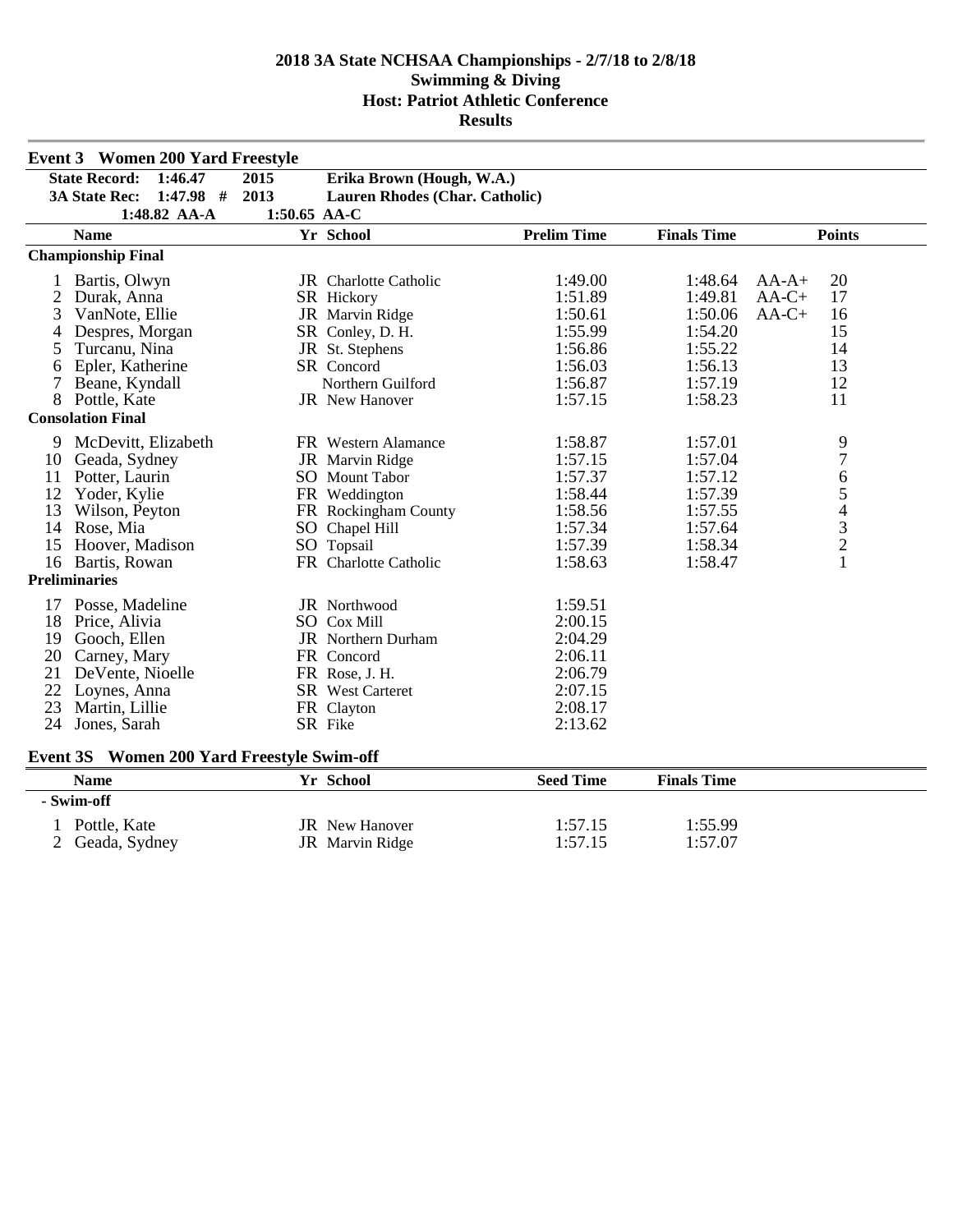|     | <b>Event 4 Men 200 Yard Freestyle</b> |                |                                      |                    |                    |                                                 |
|-----|---------------------------------------|----------------|--------------------------------------|--------------------|--------------------|-------------------------------------------------|
|     | <b>State Record:</b><br>1:36.99       | 2016           | <b>Will Macmillan (Carrboro)</b>     |                    |                    |                                                 |
|     | <b>3A State Rec:</b><br>1:40.89<br>#  | 2006           | <b>Chip Peterson (West Carteret)</b> |                    |                    |                                                 |
|     | 1:40.89<br>#<br><b>3A State Rec:</b>  | 2017           | <b>Preston Forst (N Guilford)</b>    |                    |                    |                                                 |
|     | $1:38.63$ AA-A                        | $1:40.34$ AA-C |                                      |                    |                    |                                                 |
|     | <b>Name</b>                           |                | Yr School                            | <b>Prelim Time</b> | <b>Finals Time</b> | <b>Points</b>                                   |
|     | <b>Championship Final</b>             |                |                                      |                    |                    |                                                 |
|     | Forst, Preston                        |                | <b>SO</b> Northern Guilford          | 1:41.97            | $1:38.86#$ AA-C+   | 20                                              |
| 2   | Wiltsey, Curtis                       |                | SR Weddington                        | 1:42.19            | 1:40.79#           | 17                                              |
| 3   | Bretzmann, Thomas                     |                | SR Chapel Hill                       | 1:44.57            | 1:41.45            | 16                                              |
| 4   | Rothenberger, Charles                 |                | JR Marvin Ridge                      | 1:44.76            | 1:44.35            | 15                                              |
| 5   | Gehrig, John                          |                | SO Charlotte Catholic                | 1:47.78            | 1:45.86            | 14                                              |
| 6   | Pritchard, Thomas                     |                | JR Northern Durham                   | 1:46.83            | 1:47.01            | 13                                              |
|     | Dennison, Conner                      |                | JR Conley, D. H.                     | 1:48.61            | 1:47.45            | 12                                              |
| 8   | Poteat, Max                           |                | East Chapel Hill                     | 1:48.40            | 1:49.12            | 11                                              |
|     | <b>Consolation Final</b>              |                |                                      |                    |                    |                                                 |
| 9   | Eberhardt, Andrew                     |                | <b>SO</b> New Hanover                | 1:49.37            | 1:48.39            | 9                                               |
| 10  | Connelly, Scott                       |                | SR Robinson, J. M.                   | 1:49.49            | 1:49.64            | $\overline{7}$                                  |
| 11  | Charles, Miles                        |                | FR East Chapel Hill                  | 1:50.19            | 1:50.33            | 6                                               |
| 12  | Armentrout, Will                      |                | <b>SO</b> Mount Tabor                | 1:50.94            | 1:50.58            | 5                                               |
| 13  | Charette, Connor                      |                | JR Marvin Ridge                      | 1:50.66            | 1:50.61            |                                                 |
| 14  | Jimison, Noah                         |                | SO Orange                            | 1:51.58            | 1:51.19            | $\begin{array}{c} 4 \\ 3 \\ 2 \\ 1 \end{array}$ |
| 15  | Dingfelder, David                     |                | JR East Chapel Hill                  | 1:48.86            | 1:51.45            |                                                 |
| 16  | Beasley, Josiah                       |                | SO Triton                            | 1:52.43            | 1:53.26            |                                                 |
|     | <b>Preliminaries</b>                  |                |                                      |                    |                    |                                                 |
| 17  | Fender, Matthew                       |                | <b>SR</b> Hunter Huss                | 1:52.44            |                    |                                                 |
| 18  | Talbert, Joshua                       |                | SO St. Stephens                      | 1:53.80            |                    |                                                 |
| 19  | Exum, Russell                         |                | FR Rose, J. H.                       | 1:56.01            |                    |                                                 |
| 20  | Vye, Benjamin                         |                | FR Parkland                          | 1:56.72            |                    |                                                 |
| 21  | Metzger, Riley                        |                | FR Cleveland                         | 2:00.08            |                    |                                                 |
| 22  | Berenji, Keyon                        |                | <b>SO</b> West Brunswick             | 2:03.16            |                    |                                                 |
| 23  | Davis, Chase                          |                | FR Topsail                           | 2:04.56            |                    |                                                 |
| --- | Snowdon, Zack                         |                | JR Weddington                        | DQ                 |                    |                                                 |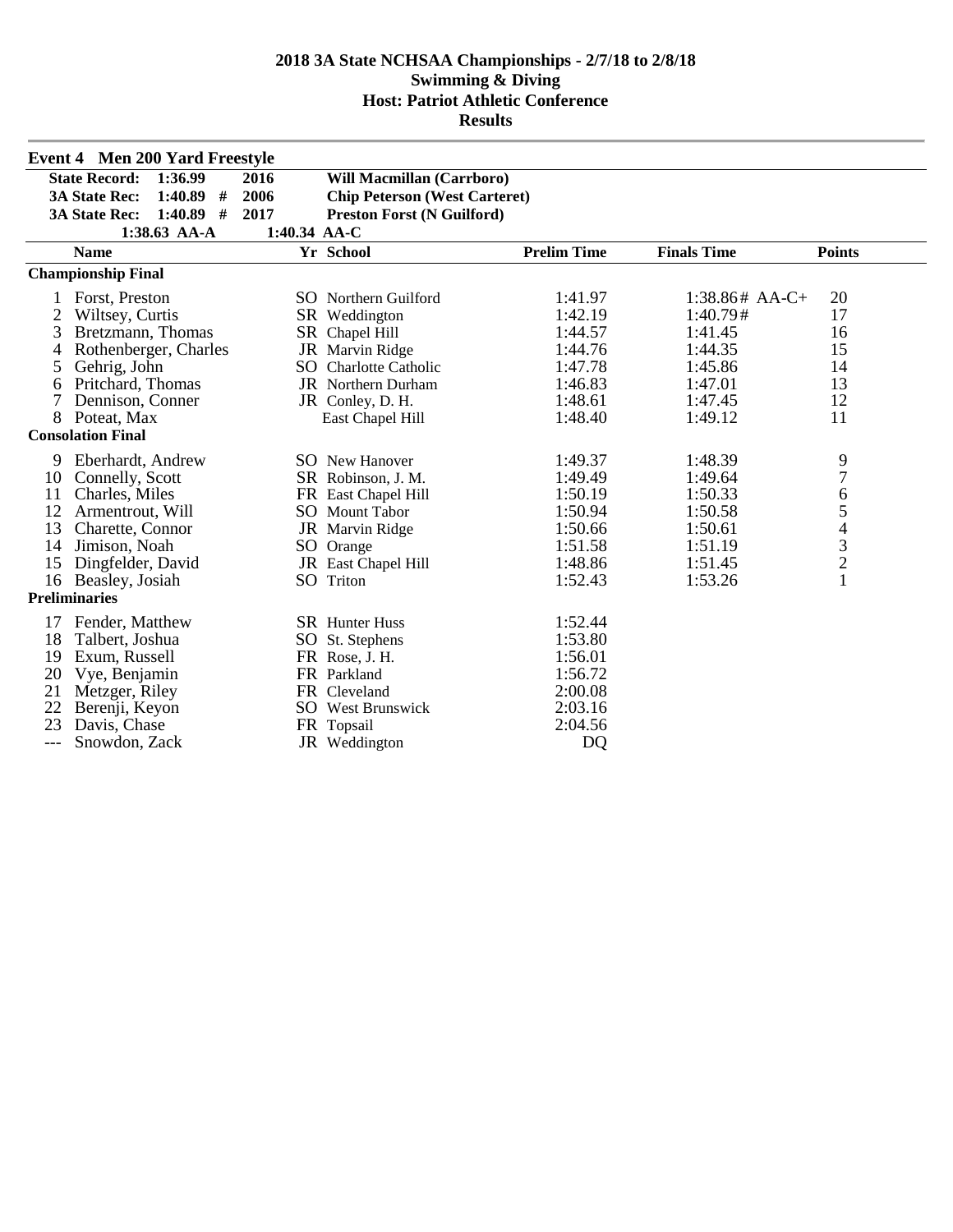|                     | <b>Event 5 Women 200 Yard IM</b>    |              |                                       |                    |                    |                |
|---------------------|-------------------------------------|--------------|---------------------------------------|--------------------|--------------------|----------------|
|                     | 1:58.77<br><b>State Record:</b>     | 2017         | <b>Julia Poole (Middle Creek)</b>     |                    |                    |                |
|                     | $1:58.85$ #<br><b>3A State Rec:</b> | 2016         | <b>Caroline Hauder (Marvin Ridge)</b> |                    |                    |                |
|                     | 2:01.89 AA-A                        | 2:04.08 AA-C |                                       |                    |                    |                |
|                     | <b>Name</b>                         |              | Yr School                             | <b>Prelim Time</b> | <b>Finals Time</b> | <b>Points</b>  |
|                     | <b>Championship Final</b>           |              |                                       |                    |                    |                |
|                     | Reeder, Grace                       |              | JR Roberson, T.C.                     | 2:06.79            | 2:04.51            | 20             |
| 2                   | Flickinger, Maddy                   |              | JR Weddington                         | 2:05.63            | 2:04.81            | 17             |
| 3                   | Morgan, Sydney                      |              | FR East Chapel Hill                   | 2:06.56            | 2:05.55            | 16             |
|                     | Menkhaus, Madeline                  |              | FR Charlotte Catholic                 | 2:06.89            | 2:06.36            | 15             |
| 5                   | Dichak, Victoria                    |              | SO Charlotte Catholic                 | 2:08.66            | 2:08.90            | 14             |
| 6                   | Arwood, Fiona                       |              | SO Roberson, T. C.                    | 2:10.08            | 2:10.06            | 13             |
| 7                   | Gaskey, Isabella                    |              | <b>SO</b> Central Cabarrus            | 2:08.73            | 2:11.06            | 12             |
| 8                   | Mumford, Susan                      |              | SO Marvin Ridge                       | 2:09.34            | 2:13.81            | 11             |
|                     | <b>Consolation Final</b>            |              |                                       |                    |                    |                |
| 9                   | Joyce, Alaina                       |              | SR Southern Alamance                  | 2:10.46            | 2:10.58            |                |
| 10                  | Gilliland, Virginia                 |              | SR Western Guilford                   | 2:17.47            | 2:11.06            | 9<br>7         |
| 11                  | Schoppa, Abby                       |              | Northern Guilford                     | 2:12.87            | 2:11.44            | 6              |
| 12                  | Woody, Sophia                       |              | SO Asheville                          | 2:13.16            | 2:12.46            | 5              |
| 13                  | Ruck, Caroline                      |              | FR West Brunswick                     | 2:15.08            | 2:14.73            | $\overline{4}$ |
| 14                  | Wolf, Annie                         |              | <b>SO</b> Mount Tabor                 | 2:16.22            | 2:16.15            | $\frac{3}{2}$  |
| 15                  | Earnshaw, Suzanne                   |              | FR Northwood                          | 2:19.30            | 2:17.38            |                |
| $\qquad \qquad - -$ | Koesters, Faith                     |              | FR Conley, D. H.                      | 2:21.33            | DQ                 |                |
|                     | <b>Preliminaries</b>                |              |                                       |                    |                    |                |
| 17                  | Hannan, Zoe                         |              | FR East Chapel Hill                   | 2:21.52            |                    |                |
| 18                  | Paschall, Meghan                    |              | JR West Carteret                      | 2:25.64            |                    |                |
| 19                  | Koh, Hannah                         |              | <b>SO</b> Northern Guilford           | 2:26.29            |                    |                |
| 20                  | Eason, Corry                        |              | JR Rose, J.H.                         | 2:28.39            |                    |                |
| 21                  | Jones, Cassie                       |              | SR Fike                               | 2:30.54            |                    |                |
| 22                  | Bullard, Meredith                   |              | JR Conley, D. H.                      | 2:30.90            |                    |                |
| 23                  | Gross, Kylie                        |              | FR Conley, D. H.                      | 2:34.67            |                    |                |
| $---$               | Lucy, Gittings                      |              | <b>JR</b> New Hanover                 | DQ                 |                    |                |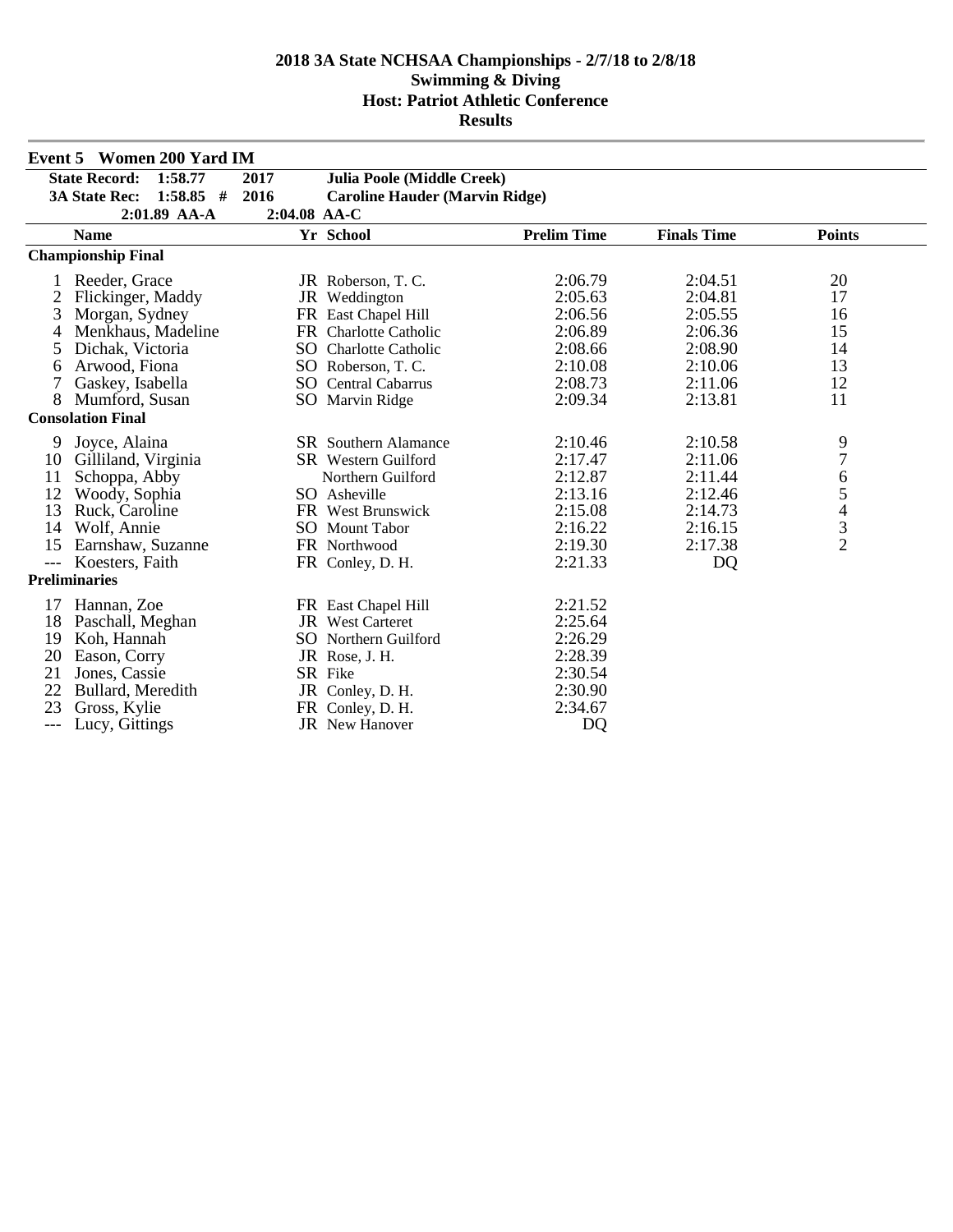|                  | Event 6 Men 200 Yard IM             |              |                                       |                    |                    |                |
|------------------|-------------------------------------|--------------|---------------------------------------|--------------------|--------------------|----------------|
|                  | State Record: 1:48.26               | 2009         | Matt Houser (Rose, J. H.)             |                    |                    |                |
|                  | <b>3A State Rec:</b><br>$1:50.72$ # | 2016         | <b>Connor Blandford(Cor.-Holders)</b> |                    |                    |                |
|                  | 1:49.83 AA-A                        | 1:51.96 AA-C |                                       |                    |                    |                |
|                  | <b>Name</b>                         |              | Yr School                             | <b>Prelim Time</b> | <b>Finals Time</b> | <b>Points</b>  |
|                  | <b>Championship Final</b>           |              |                                       |                    |                    |                |
|                  | Zucker, Colson                      |              | SR South Iredell                      | 1:52.85            | $1:49.20# AA-A+$   | 20             |
|                  | Ren, Jordan                         |              | SR Chapel Hill                        | 1:57.07            | 1:51.15            | 17<br>$AA-C+$  |
| 3                | Arwood, Reid                        |              | SR Roberson, T.C.                     | 1:54.38            | 1:51.69            | 16<br>$AA-C+$  |
| 4                | Sept, Connor                        |              | SR East Chapel Hill                   | 1:58.27            | 1:55.35            | 15             |
| 5                | Stier, Dalton                       |              | SR Sun Valley                         | 1:56.45            | 1:56.35            | 14             |
| 6                | Wagner, Matt                        |              | <b>JR</b> Mount Tabor                 | 1:58.82            | 1:57.47            | 13             |
| $\boldsymbol{7}$ | Darguzas, John                      |              | SR Tuscola                            | 1:58.52            | 1:58.28            | 12             |
| 8                | Enriquez, Edward                    |              | <b>JR</b> Northwest Cabarrus          | 1:59.01            | 1:59.42            | 11             |
|                  | <b>Consolation Final</b>            |              |                                       |                    |                    |                |
| 9                | Piscitelli, Nicholas                |              | FR Marvin Ridge                       | 1:59.05            | 1:57.97            | 9              |
| 10               | Watson, William                     |              | FR Southwest Guilford                 | 2:01.19            | 1:59.66            | $\overline{7}$ |
| 11               | Brauer, Beau                        |              | SR Chapel Hill                        | 1:59.31            | 1:59.74            | 6              |
| 12               | Falise, Nicholas                    |              | SO Northern Durham                    | 2:01.80            | 2:01.58            | 5              |
| 13               | Landry, Andrew                      |              | SR Conley, D. H.                      | 2:01.26            | 2:02.32            | $\overline{4}$ |
| 14               | Shanahan, Matt                      |              | FR Orange                             | 2:04.44            | 2:03.38            | $\frac{3}{2}$  |
| 15               | Griffey, Alex                       |              | SO Weddington                         | 2:05.27            | 2:04.99            |                |
| $---$            | Bretzmann, Peter                    |              | FR Chapel Hill                        | 2:03.40            | DQ                 |                |
|                  | <b>Preliminaries</b>                |              |                                       |                    |                    |                |
| 17               | Vess, John                          |              | SO Reynolds, A.C.                     | 2:05.57            |                    |                |
| 18               | Despres, Garrett                    |              | SO Conley, D. H.                      | 2:07.92            |                    |                |
| 19               | Maddrey, Ethan                      |              | SO Hunt                               | 2:08.73            |                    |                |
| 20               | Gleason, Declan                     |              | FR Franklinton                        | 2:12.29            |                    |                |
| 21               | Li, David                           |              | JR Sanford, Terry                     | 2:14.33            |                    |                |
| 22               | Hastings, Jack                      |              | SO Rose, J. H.                        | 2:16.30            |                    |                |
| 23               | Mainz, Creed                        |              | SO Jacksonville                       | 2:19.04            |                    |                |
| ---              | Dai, Raymond                        |              | SO East Chapel Hill                   |                    |                    |                |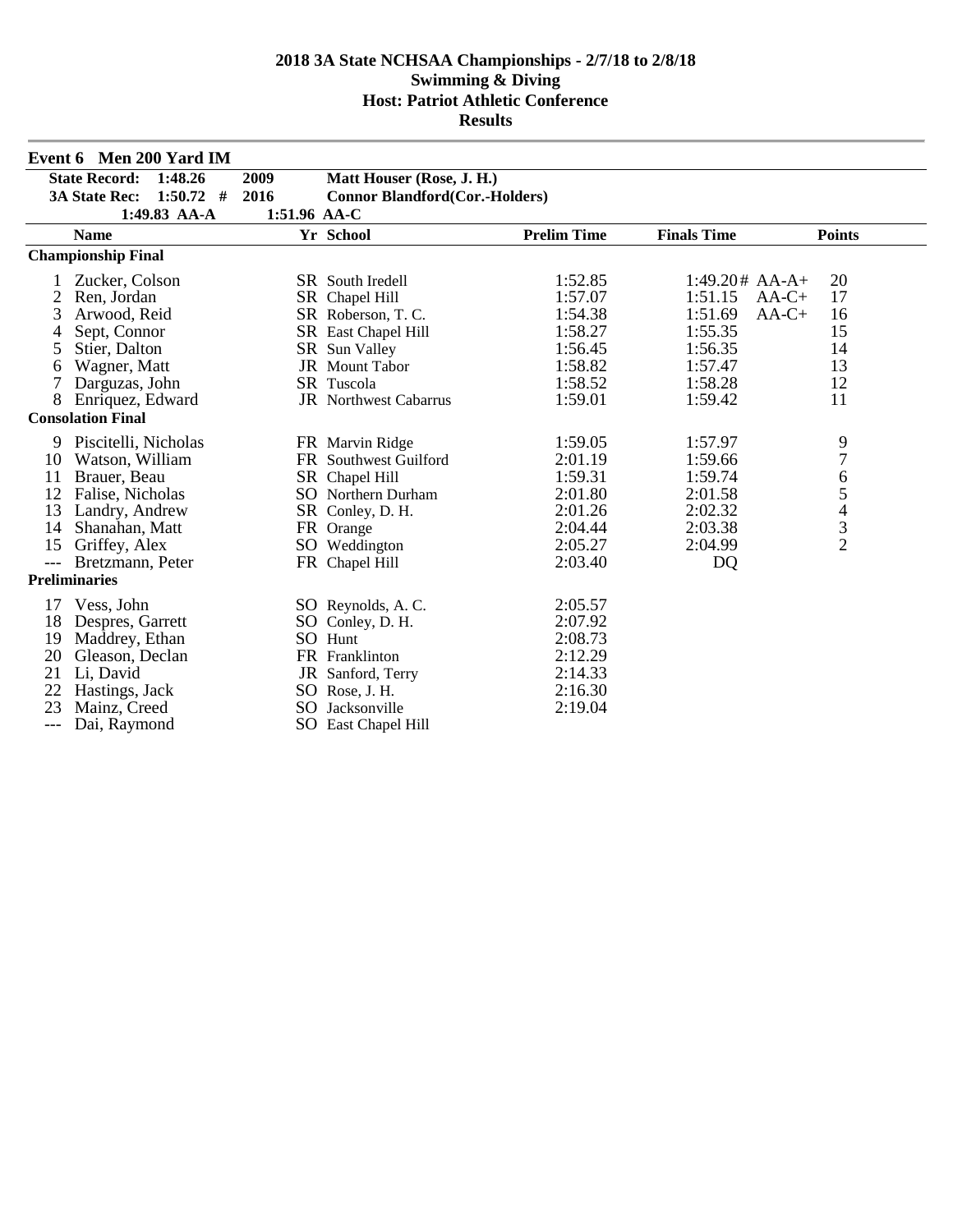|       | <b>Event 7 Women 50 Yard Freestyle</b> |      |                                       |                    |                    |                                            |  |
|-------|----------------------------------------|------|---------------------------------------|--------------------|--------------------|--------------------------------------------|--|
|       | <b>State Record:</b><br>22.60          | 2017 | <b>Grace Countie</b> (Leesville Road) |                    |                    |                                            |  |
|       | $22.92$ #<br><b>3A State Rec:</b>      | 2013 | <b>Nora McCullagh (Char Catholic)</b> |                    |                    |                                            |  |
|       | 23.24 AA-A                             |      | 23.63 AA-C                            |                    |                    |                                            |  |
|       | <b>Name</b>                            |      | Yr School                             | <b>Prelim Time</b> | <b>Finals Time</b> | <b>Points</b>                              |  |
|       | <b>Championship Final</b>              |      |                                       |                    |                    |                                            |  |
|       | Corbi, Katie                           |      | JR Weddington                         | 23.73              | 23.63              | $AA-C+$<br>20                              |  |
| 2     | Stout, Alina                           | SO   | Charlotte Catholic                    | 23.95              | 23.99              | 17                                         |  |
| 3     | Hutchins, Alicia                       |      | <b>JR</b> North Gaston                | 24.25              | 24.12              | 16                                         |  |
| 4     | Torres, Svea                           |      | SR Conley, D. H.                      | 24.10              | 24.18              | 15                                         |  |
| 5     | Pennington, Isabel                     |      | SO Parkland                           | 24.19              | 24.32              | 14                                         |  |
| 6     | Davenport, Corinne                     |      | <b>SO</b> Western Alamance            | 24.69              | 24.68              | 13                                         |  |
| 7     | Graham, Emerson                        |      | SR Marvin Ridge                       | 24.79              | 24.89              | 12                                         |  |
| 8     | Tessin, Madeline                       |      | SO Marvin Ridge                       | 24.77              | 25.04              | 11                                         |  |
|       | <b>Consolation Final</b>               |      |                                       |                    |                    |                                            |  |
| 9     | Abbott, Tate                           |      | <b>SO</b> Southwest Guilford          | 25.34              | 24.93              | 9                                          |  |
| 10    | Rhodes, Olivia                         |      | FR Charlotte Catholic                 | 25.12              | 25.01              | $\overline{7}$                             |  |
| 11    | Jones, Jazmin                          |      | <b>SO</b> Eastern Wayne               | 25.34              | 25.26              | 6                                          |  |
| 12    | Daly, Caroline                         |      | <b>SR</b> Northern Guilford           | 25.52              | 25.38              | 5                                          |  |
| 13    | McGhee, Augusta                        |      | SR Cedar Ridge                        | 25.59              | 25.45              |                                            |  |
| 14    | Ames, Poppy                            |      | SO Chapel Hill                        | 25.39              | 25.49              | $\begin{array}{c} 4 \\ 3 \\ 2 \end{array}$ |  |
| 15    | Sept, Audrey                           |      | SO East Chapel Hill                   | 25.52              | 25.50              |                                            |  |
|       | 16 Howard, Emma                        |      | <b>SR</b> Northern Durham             | 25.48              | 25.55              | $\mathbf{1}$                               |  |
|       | <b>Preliminaries</b>                   |      |                                       |                    |                    |                                            |  |
| 17    | McGee, Ruth                            |      | SO Conley, D. H.                      | 25.72              |                    |                                            |  |
| 18    | Campbell, Ella                         |      | JR Watauga                            | 25.74              |                    |                                            |  |
| 19    | Ervin, Bridgette                       |      | FR Northern Durham                    | 25.89              |                    |                                            |  |
| 20    | Stafford, Kate                         |      | FR Western Alamance                   | 26.00              |                    |                                            |  |
| 21    | Hill, Lauren                           |      | SR Conley, D. H.                      | 26.52              |                    |                                            |  |
| 22    | Prosser, Sarah                         |      | <b>SO</b> West Carteret               | 26.63              |                    |                                            |  |
| $---$ | Lavely, Jenna                          | SO   | <b>Rocky Mount</b>                    | DQ                 |                    |                                            |  |
| $---$ | Parks, Abigail                         | SO.  | <b>Charlotte Catholic</b>             | <b>DFS</b>         |                    |                                            |  |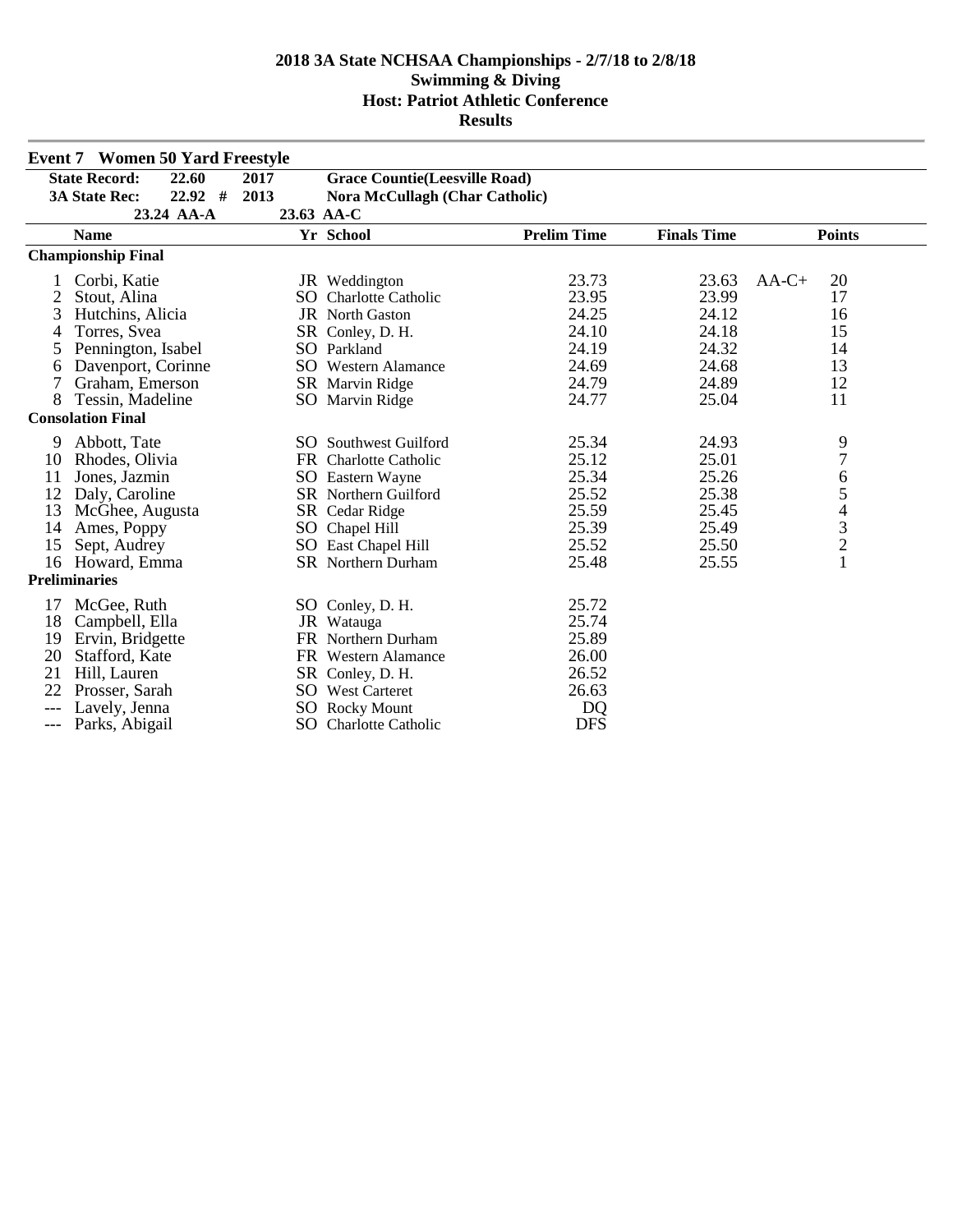|      | <b>Event 8 Men 50 Yard Freestyle</b> |      |                                     |                    |                    |                                            |
|------|--------------------------------------|------|-------------------------------------|--------------------|--------------------|--------------------------------------------|
|      | <b>State Record:</b><br>20.44        | 1990 | <b>Chris Compton (T.W. Andrews)</b> |                    |                    |                                            |
|      | $20.44$ #<br><b>3A State Rec:</b>    | 1990 | <b>Chris Compton (T.W. Andrews)</b> |                    |                    |                                            |
|      | 20.65 AA-A                           |      | 20.97 AA-C                          |                    |                    |                                            |
|      | <b>Name</b>                          |      | Yr School                           | <b>Prelim Time</b> | <b>Finals Time</b> | <b>Points</b>                              |
|      | <b>Championship Final</b>            |      |                                     |                    |                    |                                            |
|      | Poelke, Boyd                         |      | SO Marvin Ridge                     | 21.53              | 21.11              | 20                                         |
| 2    | Scott, Ben                           |      | SR Orange                           | 21.32              | 21.26              | 17                                         |
| $*3$ | Epler, Robbie                        |      | SR Concord                          | 21.69              | 21.70              | 15.50                                      |
| $*3$ | Sullivan, James                      |      | SR Charlotte Catholic               | 21.89              | 21.70              | 15.50                                      |
| 5    | Hoover, Sam                          |      | FR Chapel Hill                      | 21.63              | 21.76              | 14                                         |
| 6    | MacDonald, Mason                     |      | SR Tuscola                          | 21.97              | 21.93              | 13                                         |
| 7    | Stablein, Josh                       |      | JR Marvin Ridge                     | 22.02              | 21.97              | 12                                         |
| 8    | Torres, Trevor                       |      | SO Conley, D. H.                    | 22.15              | 22.27              | 11                                         |
|      | <b>Consolation Final</b>             |      |                                     |                    |                    |                                            |
| *9   | Skinner, Malcolm                     |      | SR Cox Mill                         | 22.39              | 22.10              | 8                                          |
| *9   | Lupo, Bailey                         |      | SR Cuthbertson                      | 22.25              | 22.10              | $8\,$                                      |
| 11   | Lu, Zizhou                           |      | JR Gray's Creek                     | 22.71              | 22.26              | 6                                          |
| 12   | Meadows, Grant                       |      | JR Swansboro                        | 22.25              | 22.37              | 5                                          |
| 13   | Sweeney, Whitcomb                    |      | JR Northwood                        | 22.43              | 22.54              |                                            |
| 14   | Humphreys, Grant                     |      | JR Rose, J. H.                      | 22.75              | 22.67              | $\begin{array}{c} 4 \\ 3 \\ 2 \end{array}$ |
| 15   | Snider, Ben                          |      | JR Northern Guilford                | 22.70              | 22.74              |                                            |
| 16   | Geffeney, Caleb                      |      | SR Southern Lee                     | 22.66              | 22.85              | $\mathbf{1}$                               |
|      | <b>Preliminaries</b>                 |      |                                     |                    |                    |                                            |
| 17   | Helms, Brice                         |      | SR Piedmont                         | 22.78              |                    |                                            |
| 18   | Leatherman, Brady                    |      | JR St. Stephens                     | 22.79              |                    |                                            |
| 19   | McKee, Garrett                       |      | JR Piedmont                         | 22.97              |                    |                                            |
| 20   | Raines, Connor                       |      | SO Weddington                       | 23.07              |                    |                                            |
| 21   | Rivera, Christian                    |      | SR Swansboro                        | 23.15              |                    |                                            |
| 22   | Eberhardt, Andrew                    |      | <b>SO</b> New Hanover               | 23.37              |                    |                                            |
| 23   | Bell, Owen                           |      | <b>JR</b> South Brunswick           | 23.40              |                    |                                            |
| 24   | Bell, Jacob                          |      | SO Conley, D. H.                    | 23.58              |                    |                                            |

# **Event 9 Women 1 mtr Diving**

| <b>State Record:</b> | 511.60      | 2015 | Nikki Canale (Marvin Ridge) |
|----------------------|-------------|------|-----------------------------|
| <b>3A State Rec:</b> | 511.60#     | 2015 | Nikki Canale (Marvin Ridge) |
|                      | 375.00 AA-C |      |                             |

|    | <b>Name</b>      |     | Yr School                  |        | <b>Finals Score</b> |        | <b>Points</b>  |
|----|------------------|-----|----------------------------|--------|---------------------|--------|----------------|
|    | Wang, Alyssa     |     | <b>SR</b> East Chapel Hill | 428.25 | 473.90              | $AA-C$ | 20             |
|    | Tate, Clara      |     | SO Chapel Hill             | 379.00 | 424.45              | $AA-C$ | 17             |
|    | Cook, Katelyn    |     | JR Southeast Guilford      | 395.45 | 390.85              | AA-C   | 16             |
| 4  | Mehen, Zoey      |     | SO East Chapel Hill        | 351.35 | 378.25              | AA-C   | 15             |
|    | Whitehead, Addie |     | SR Marvin Ridge            | 312.70 | 335.10              |        | 14             |
| 6  | Ridgeway, Lauren |     | <b>JR</b> Sun Valley       | 323.25 | 328.95              |        | 13             |
|    | Bernard, Abby    |     | SO Weddington              | 320.00 | 325.25              |        | 12             |
| 8  | Brown, Chloe     |     | JR Robinson, J. M.         | 297.00 | 325.00              |        | 11             |
| 9  | Huan, Cloris     |     | SO Chapel Hill             | 274.80 | 322.55              |        | 9              |
| 10 | Centanni, Carly  |     | SO Charlotte Catholic      | 301.95 | 308.70              |        | $\mathcal{I}$  |
| 11 | Hager, Haven     |     | JR Reynolds, A.C.          | 305.80 | 303.85              |        | 6              |
| 12 | Shaw, Delaney    |     | SR Marvin Ridge            | 257.00 | 281.65              |        |                |
| 13 | Gonci, Skyler    |     | FR Weddington              | 263.95 | 257.80              |        |                |
| 14 | Sheslow, Kate    |     | FR East Chapel Hill        | 194.45 | 246.10              |        | 3              |
| 15 | Abbott, Tate     | SO. | <b>Southwest Guilford</b>  | 211.50 | 196.10              |        | $\overline{2}$ |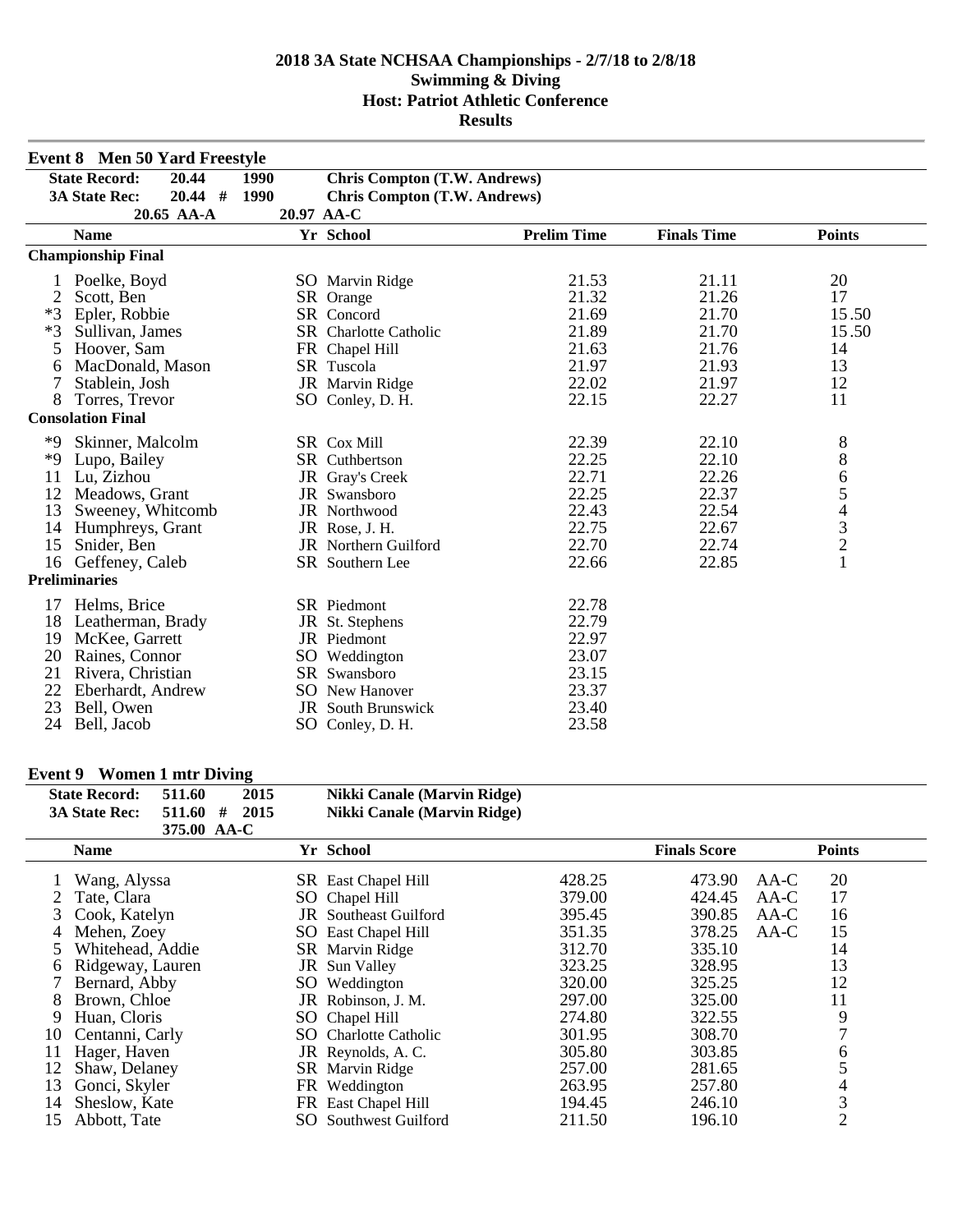|    | Event 10 Men 1 mtr Diving      |             |                                      |        |                     |                |
|----|--------------------------------|-------------|--------------------------------------|--------|---------------------|----------------|
|    | <b>State Record:</b><br>637.30 | 2008        | <b>Nick McCroy(East Chapel Hill)</b> |        |                     |                |
|    | <b>3A State Rec:</b><br>499.10 | 2/7/18<br># | Patrick O'Brien (Cox Mill)           |        |                     |                |
|    |                                | 375.00 AA-C |                                      |        |                     |                |
|    | <b>Name</b>                    |             | Yr School                            |        | <b>Finals Score</b> | <b>Points</b>  |
|    | O'Brien, Patrick               |             | JR Cox Mill                          | 497.10 | 499.10# AA-C        | 20             |
|    | Watling, Connor                |             | SO South Iredell                     | 478.00 | 489.40<br>AA-C      | 17             |
| 3  | Newis, Nicholas                | FR          | Western Guilford                     | 458.45 | 440.25<br>AA-C      | 16             |
|    | Williams, Gareth               |             | <b>JR</b> Northern Guilford          | 350.45 | 399.65<br>AA-C      | 15             |
| 5  | Hubbard, Alec                  |             | FR Charlotte Catholic                | 406.90 | 398.50<br>AA-C      | 14             |
| 6  | Gentry, Bradley                |             | FR Northern Guilford                 | 296.50 | 301.90              | 13             |
|    | McConnell, Sam                 |             | SO South Iredell                     | 241.85 | 273.80              | 12             |
| 8  | Smigla, Tommy                  |             | JR East Chapel Hill                  | 243.00 | 252.55              | 11             |
| 9  | Purves, Trey                   |             | FR Chapel Hill                       | 206.85 | 249.75              | 9              |
| 10 | Jones, Jeffrey                 |             | <b>SO</b> Southwest Guilford         | 230.30 | 236.60              | 7              |
| 11 | Knight, Alexander              |             | JR Chapel Hill                       | 202.75 | 228.30              | 6              |
| 12 | Balcells, Diego                |             | JR Reynolds, A.C.                    | 242.70 | 224.30              | 5              |
| 13 | Schulman, Eli                  |             | SR East Chapel Hill                  | 205.10 | 221.55              | 4              |
| 14 | Jackson, Noah                  |             | SR Robinson, J. M.                   | 242.55 | 211.75              | 3              |
| 15 | Campen, Cameron                |             | SO Roberson, T.C.                    | 211.30 | 204.45              | $\overline{2}$ |
| 16 | Gonzalez, Elias                |             | <b>JR</b> Marvin Ridge               | 213.55 | 202.75              |                |

### **Event 11 Women 100 Yard Butterfly**

| еуспе 11 | WORKH TOO TATU DUUCIII)            |            |                                      |                    |                    |                                                 |
|----------|------------------------------------|------------|--------------------------------------|--------------------|--------------------|-------------------------------------------------|
|          | 53.23<br><b>State Record:</b>      | 2016       | <b>Alyssa Marsh (Pine Lake Prep)</b> |                    |                    |                                                 |
|          | 54.30<br>#<br><b>3A State Rec:</b> | 2/7/18     | Julia Menkhaus (Char Catholic)       |                    |                    |                                                 |
|          | 54.56 AA-A                         | 55.75 AA-C |                                      |                    |                    |                                                 |
|          | <b>Name</b>                        |            | Yr School                            | <b>Prelim Time</b> | <b>Finals Time</b> | <b>Points</b>                                   |
|          | <b>Championship Final</b>          |            |                                      |                    |                    |                                                 |
|          | Menkhaus, Julia                    |            | <b>SR</b> Charlotte Catholic         | 54.30              | $53.84#$ AA-A+     | 20                                              |
|          | VanNote, Ellie                     |            | JR Marvin Ridge                      | 54.33              | 54.02# AA-A+       | 17                                              |
| 3        | Newnam, Anna                       |            | SR Roberson, T.C.                    | 56.88              | 55.48              | $AA-C+$<br>16                                   |
| 4        | Perez, Sophie                      |            | SR East Chapel Hill                  | 55.87              | 55.53              | 15<br>$AA-C+$                                   |
| 5        | Yandle, Ava                        |            | FR Piedmont                          | 56.29              | 56.39              | 14                                              |
| 6        | Menkhaus, Madeline                 |            | FR Charlotte Catholic                | 56.67              | 56.76              | 13                                              |
|          | McDevitt, Elizabeth                |            | FR Western Alamance                  | 57.22              | 58.03              | 12                                              |
| 8        | Browning, Jordan                   |            | FR Cuthbertson                       | 58.43              | 58.76              | 11                                              |
|          | <b>Consolation Final</b>           |            |                                      |                    |                    |                                                 |
| 9        | Everhart, Sydney                   |            | SR Weddington                        | 59.11              | 58.28              | 9                                               |
| 10       | Littauer, Rebekah                  |            | <b>SR</b> West Henderson             | 59.45              | 58.43              | $\overline{7}$                                  |
| 11       | Lange, Sophia                      |            | <b>SO</b> Eastern Alamance           | 59.86              | 1:00.09            | 6                                               |
| 12       | Popella, Delaney                   |            | JR Topsail                           | 1:00.37            | 1:00.57            |                                                 |
| 13       | Tocci, Marissa                     |            | JR Chapel Hill                       | 1:00.14            | 1:00.85            | $\begin{array}{c} 5 \\ 4 \\ 3 \\ 2 \end{array}$ |
| 14       | Kudela, Amelia                     |            | SO Weddington                        | 1:00.26            | 1:01.33            |                                                 |
| 15       | Jones, Jazmin                      |            | SO Eastern Wayne                     | 1:01.26            | 1:01.95            |                                                 |
| 16       | Ruck, Caroline                     |            | FR West Brunswick                    | 1:01.25            | 1:03.78            | $\mathbf{1}$                                    |
|          | <b>Preliminaries</b>               |            |                                      |                    |                    |                                                 |
| 14       | Jewell, Brynn                      |            | <b>JR</b> New Hanover                | 1:00.27            |                    |                                                 |
| 18       | Knox, Shae                         |            | SR Concord                           | 1:01.39            |                    |                                                 |
| 19       | White, McKenzie                    |            | <b>SR</b> South Brunswick            | 1:01.73            |                    |                                                 |
| 20       | Gooch, Ellen                       |            | <b>JR</b> Northern Durham            | 1:01.80            |                    |                                                 |
| 21       | Sun, Meghan                        |            | SO East Chapel Hill                  | 1:01.88            |                    |                                                 |
| 22       | Boldt, Elizabeth                   |            | FR South Brunswick                   | 1:02.80            |                    |                                                 |
| 23       | Behringer, Ashley                  |            | FR Orange                            | 1:03.22            |                    |                                                 |
| 24       | Paschall, Meghan                   |            | JR West Carteret                     | 1:03.73            |                    |                                                 |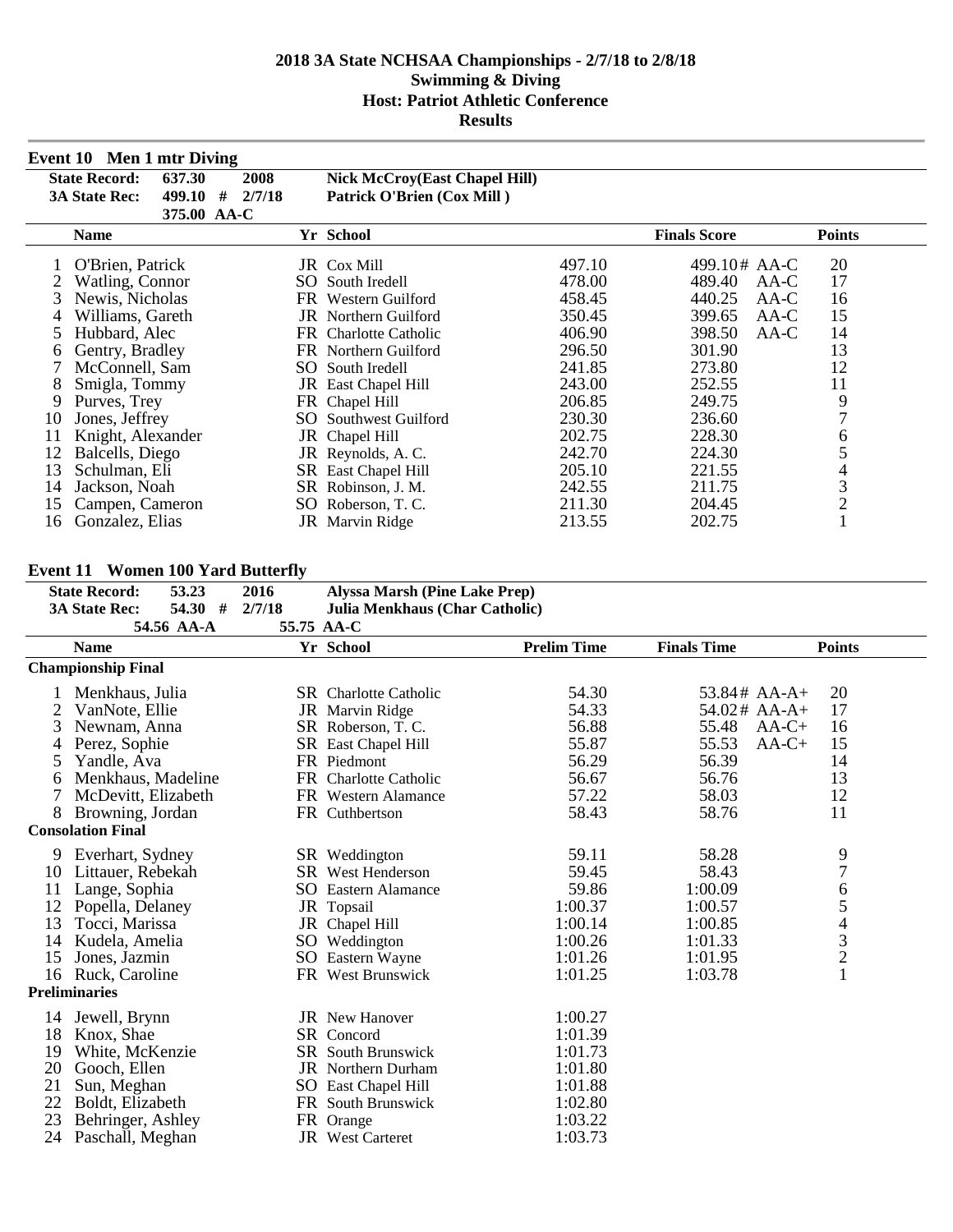|     | <b>Event 12 Men 100 Yard Butterfly</b> |      |                                     |                    |                    |                                            |
|-----|----------------------------------------|------|-------------------------------------|--------------------|--------------------|--------------------------------------------|
|     | <b>State Record:</b><br>47.33          | 2006 | <b>Ricky Berens (S Mecklenburg)</b> |                    |                    |                                            |
|     | <b>3A State Rec:</b><br>48.49<br>#     | 2006 | <b>Eugene Godsoe (SE Guilford)</b>  |                    |                    |                                            |
|     | 49.06 AA-A                             |      | 50.07 AA-C                          |                    |                    |                                            |
|     | <b>Name</b>                            |      | Yr School                           | <b>Prelim Time</b> | <b>Finals Time</b> | <b>Points</b>                              |
|     | <b>Championship Final</b>              |      |                                     |                    |                    |                                            |
|     | Henderson, Noah                        |      | <b>JR</b> Western Alamance          | 49.11              | 48.61              | 20<br>$AA-A+$                              |
| 2   | Poelke, Boyd                           |      | SO Marvin Ridge                     | 50.34              | 49.19              | 17<br>$AA-C+$                              |
| 3   | Watson, William                        |      | FR Southwest Guilford               | 50.82              | 50.34              | 16                                         |
| 4   | Moore, Joseph                          |      | SO South Iredell                    | 51.38              | 51.00              | 15                                         |
| 5   | Langston, Mitchell                     |      | JR Cleveland                        | 51.45              | 51.27              | 14                                         |
| 6   | Chao, Christopher                      |      | SR East Chapel Hill                 | 51.54              | 51.56              | 13                                         |
| 7   | Meehan, Jack                           |      | <b>SO</b> Charlotte Catholic        | 52.24              | 52.38              | 12                                         |
| 8   | Poteat, Max                            |      | East Chapel Hill                    | 53.37              | 53.19              | 11                                         |
|     | <b>Consolation Final</b>               |      |                                     |                    |                    |                                            |
| 9   | Darguzas, John                         |      | SR Tuscola                          | 54.21              | 52.99              | 9                                          |
| 10  | Brewer, Brayden                        |      | FR Marvin Ridge                     | 53.77              | 53.63              | 7                                          |
| 11  | Charette, Connor                       |      | JR Marvin Ridge                     | 53.93              | 53.83              | 6                                          |
| 12  | Fender, Matthew                        |      | <b>SR</b> Hunter Huss               | 55.61              | 54.29              | 5                                          |
| 13  | Popejoy, Cade                          |      | SR White Oak                        | 54.74              | 55.26              | $\begin{array}{c} 4 \\ 3 \\ 2 \end{array}$ |
| 14  | Procopii, Stephan                      |      | JR St. Stephens                     | 56.67              | 56.23              |                                            |
| 15  | Tillery, Seth                          |      | SO Conley, D. H.                    | 55.77              | 56.55              |                                            |
| 16  | Charles, Miles                         |      | FR East Chapel Hill                 | 56.40              | 58.48              | $\mathbf{1}$                               |
|     | <b>Preliminaries</b>                   |      |                                     |                    |                    |                                            |
| 17  | Anselmo, Matt                          |      | <b>JR</b> South Brunswick           | 56.76              |                    |                                            |
| 18  | Prestwood, Brendan                     |      | JR Mount Tabor                      | 57.21              |                    |                                            |
| 19  | Majuri, Luke                           |      | JR Union Pines                      | 57.61              |                    |                                            |
| 20  | Bryson, Toby                           |      | SO Conley, D. H.                    | 58.79              |                    |                                            |
| 21  | Li, David                              |      | JR Sanford, Terry                   | 59.32              |                    |                                            |
| 22  | Husketh, Dalton                        |      | FR Northern Durham                  | 59.52              |                    |                                            |
| 23  | Fallon, Tommy                          |      | SR West Brunswick                   | 1:01.16            |                    |                                            |
| --- | Ballard, Alex                          |      | SR Parkland                         | <b>DFS</b>         |                    |                                            |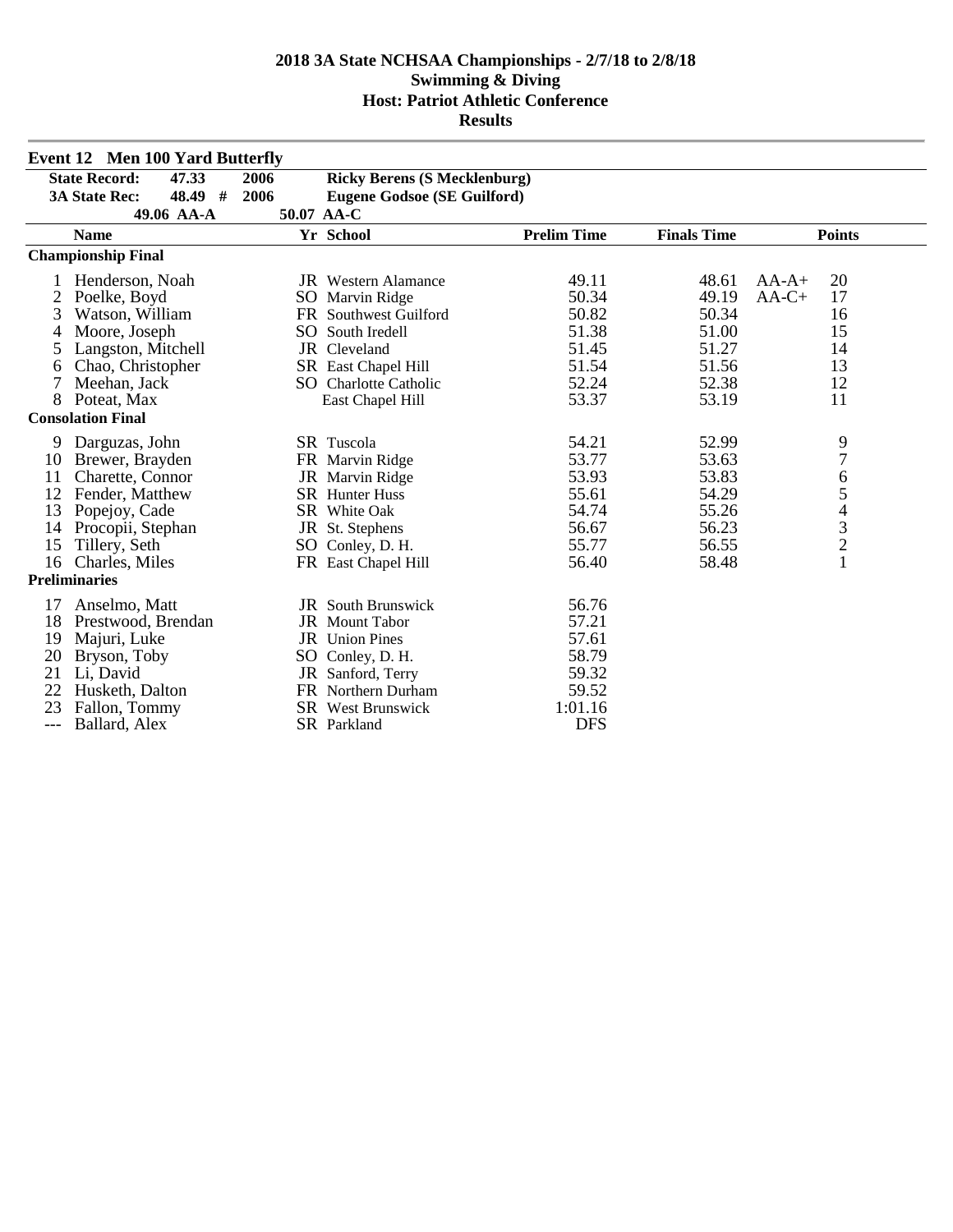|    | <b>Event 13 Women 100 Yard Freestyle</b> |            |                                       |                    |                    |                                            |
|----|------------------------------------------|------------|---------------------------------------|--------------------|--------------------|--------------------------------------------|
|    | <b>State Record:</b><br>49.68            | 2014       | Emily Allen (Hough, W.A.)             |                    |                    |                                            |
|    | <b>3A State Rec:</b><br>$50.02$ #        | 2013       | <b>Lauren Rhodes (Char. Catholic)</b> |                    |                    |                                            |
|    | 50.41 AA-A                               | 51.17 AA-C |                                       |                    |                    |                                            |
|    | <b>Name</b>                              |            | Yr School                             | <b>Prelim Time</b> | <b>Finals Time</b> | <b>Points</b>                              |
|    | <b>Championship Final</b>                |            |                                       |                    |                    |                                            |
|    | Bartis, Olwyn                            |            | <b>JR</b> Charlotte Catholic          | 50.73              | 50.69              | $AA-C+$<br>20                              |
| 2  | Corbi, Katie                             |            | JR Weddington                         | 51.60              | 51.37              | 17                                         |
| 3  | Stout, Alina                             |            | SO Charlotte Catholic                 | 51.76              | 51.95              | 16                                         |
| 4  | Despres, Morgan                          |            | SR Conley, D. H.                      | 53.67              | 52.25              | 15                                         |
| 5  | Reeder, Grace                            |            | JR Roberson, T.C.                     | 53.09              | 52.69              | 14                                         |
| 6  | Hutchins, Alicia                         |            | <b>JR</b> North Gaston                | 53.35              | 52.72              | 13                                         |
| 7  | Epler, Katherine                         |            | SR Concord                            | 53.10              | 53.13              | 12                                         |
| 8  | Tessin, Madeline                         |            | SO Marvin Ridge                       | 53.93              | 54.02              | 11                                         |
|    | <b>Consolation Final</b>                 |            |                                       |                    |                    |                                            |
| 9  | Schlitt, Kayla                           |            | SO Roberson, T. C.                    | 54.10              | 53.92              | 9                                          |
| 10 | Parks, Abigail                           | SO         | <b>Charlotte Catholic</b>             | 54.26              | 54.31              | $\overline{7}$                             |
| 11 | Posse, Madeline                          |            | JR Northwood                          | 54.60              | 54.34              | 6                                          |
| 12 | Sept, Audrey                             |            | SO East Chapel Hill                   | 54.83              | 55.18              | 5                                          |
| 13 | Daly, Caroline                           |            | <b>SR</b> Northern Guilford           | 55.95              | 55.74              | 4                                          |
| 14 | Stafford, Kate                           |            | FR Western Alamance                   | 55.86              | 55.97              |                                            |
| 15 | DeBruhl, Staten                          |            | <b>SR</b> Mount Tabor                 | 55.70              | 56.02              | $\begin{array}{c} 3 \\ 2 \\ 1 \end{array}$ |
| 16 | Pottle, Kate                             |            | <b>JR</b> New Hanover                 | 55.64              | 56.34              |                                            |
|    | <b>Preliminaries</b>                     |            |                                       |                    |                    |                                            |
| 17 | Gaur, Ambika                             |            | SO Chapel Hill                        | 56.43              |                    |                                            |
| 18 | McGee, Ruth                              |            | SO Conley, D. H.                      | 56.76              |                    |                                            |
| 19 | Ames, Poppy                              | SO         | Chapel Hill                           | 56.94              |                    |                                            |
| 20 | Howard, Emma                             |            | <b>SR</b> Northern Durham             | 57.00              |                    |                                            |
| 21 | Morden, Sarah                            |            | JR Smith, E. E.                       | 57.86              |                    |                                            |
| 22 | Kohake, Julia                            |            | JR Conley, D. H.                      | 58.41              |                    |                                            |
| 23 | Koesters, Faith                          |            | FR Conley, D. H.                      | 59.16              |                    |                                            |
| 24 | Lavely, Jenna                            |            | <b>SO</b> Rocky Mount                 | 1:00.07            |                    |                                            |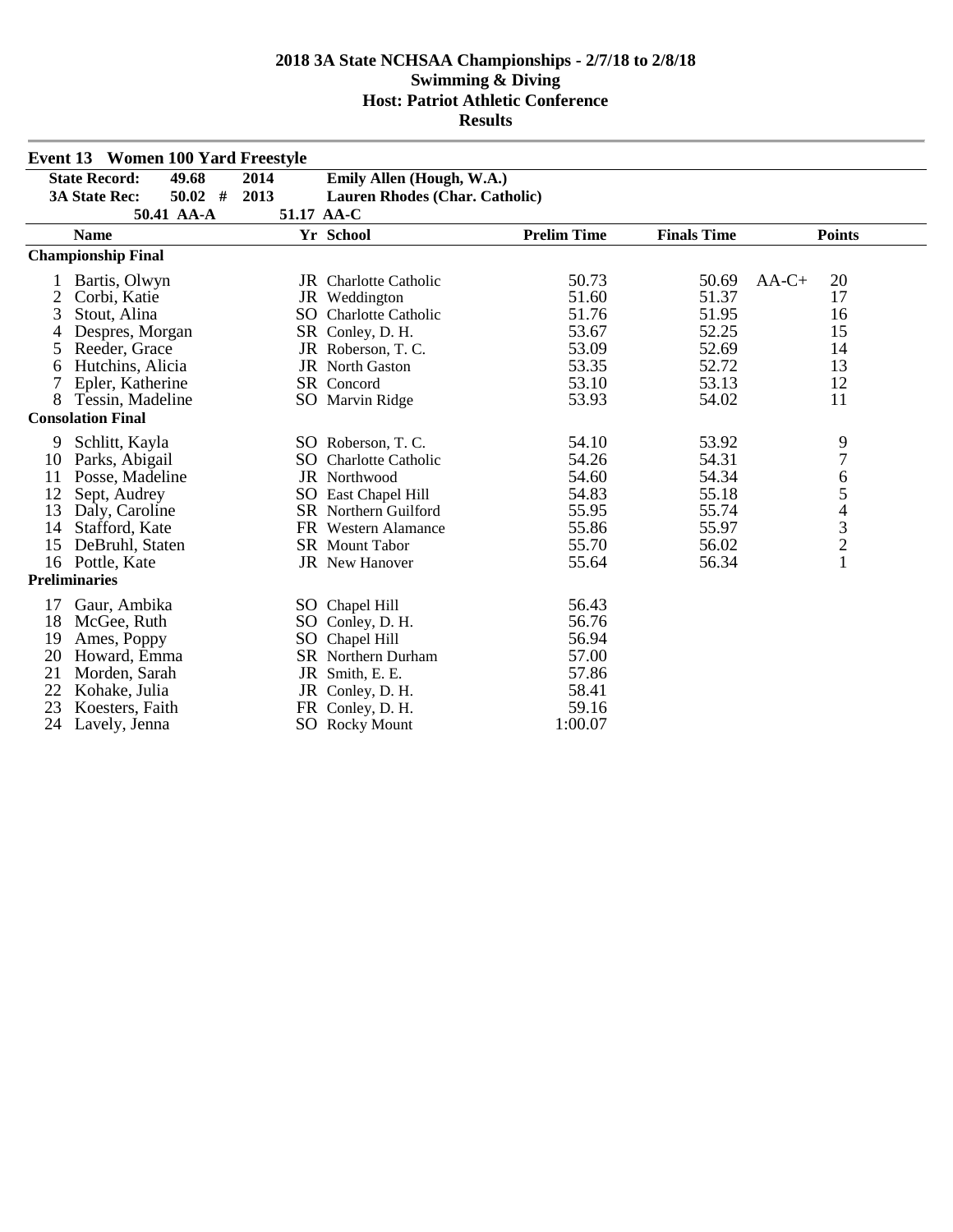|       | <b>Event 14 Men 100 Yard Freestyle</b> |            |                                     |                    |                    |                  |
|-------|----------------------------------------|------------|-------------------------------------|--------------------|--------------------|------------------|
|       | <b>State Record:</b><br>44.64          | 2017       | <b>Jack Messenger (Broughton)</b>   |                    |                    |                  |
|       | 45.47#<br><b>3A State Rec:</b>         | 1990       | <b>Chris Compton (T.W. Andrews)</b> |                    |                    |                  |
|       | 45.06 AA-A                             | 45.80 AA-C |                                     |                    |                    |                  |
|       | <b>Name</b>                            |            | Yr School                           | <b>Prelim Time</b> | <b>Finals Time</b> | <b>Points</b>    |
|       | <b>Championship Final</b>              |            |                                     |                    |                    |                  |
|       | Scott, Ben                             |            | SR Orange                           | 46.56              | 45.95              | 20               |
| 2     | Epler, Robbie                          |            | SR Concord                          | 46.61              | 46.65              | 17               |
| 3     | Rothenberger, Charles                  |            | JR Marvin Ridge                     | 47.85              | 47.14              | 16               |
| 4     | Sullivan, James                        |            | SR Charlotte Catholic               | 47.67              | 47.45              | 15               |
| 5     | Stablein, Josh                         |            | JR Marvin Ridge                     | 48.53              | 47.99              | 14               |
| 6     | Ritchie, George                        |            | SR Concord                          | 48.18              | 48.10              | 13               |
| 7     | Meadows, Grant                         |            | JR Swansboro                        | 48.58              | 48.62              | 12               |
| 8     | Lu, Zizhou                             |            | JR Gray's Creek                     | 48.67              | 48.71              | 11               |
|       | <b>Consolation Final</b>               |            |                                     |                    |                    |                  |
|       | 9 Leatherman, Brady                    |            | JR St. Stephens                     | 48.74              | 47.55              | 9                |
| 10    | MacDonald, Mason                       |            | SR Tuscola                          | 48.68              | 48.86              | $\boldsymbol{7}$ |
| 11    | McCree, Dante                          |            | SR Charlotte Catholic               | 49.34              | 49.04              | $\boldsymbol{6}$ |
| 12    | Sweeney, Whitcomb                      |            | JR Northwood                        | 49.33              | 49.61              | 5                |
| 13    | Wenzel, Stephen                        |            | SR Tuscola                          | 49.59              | 49.70              | $\overline{4}$   |
| $*14$ | Geffeney, Caleb                        |            | SR Southern Lee                     | 49.28              | 49.91              | 2.50             |
| *14   | Hill, Bryan                            |            | SR Northern Guilford                | 49.91              | 49.91              | 2.50             |
| 16    | Helms, Brice                           |            | SR Piedmont                         | 49.75              | 50.29              | 1                |
|       | <b>Preliminaries</b>                   |            |                                     |                    |                    |                  |
| 17    | Dingfelder, David                      |            | JR East Chapel Hill                 | 49.92              |                    |                  |
| 18    | Raines, Connor                         |            | SO Weddington                       | 50.17              |                    |                  |
| 19    | Smith, Sadler                          |            | FR Rose, J. H.                      | 51.00              |                    |                  |
| 20    | Bell, Jacob                            |            | SO Conley, D. H.                    | 51.98              |                    |                  |
| 21    | Bell, Owen                             |            | <b>JR</b> South Brunswick           | 52.23              |                    |                  |
| 22    | Cook, Turner                           |            | FR Conley, D. H.                    | 52.45              |                    |                  |
| 23    | Francis, Sanjeev                       |            | FR Hunt                             | 52.49              |                    |                  |
| 24    | Cain, Jackson                          |            | FR Northern Durham                  | 52.91              |                    |                  |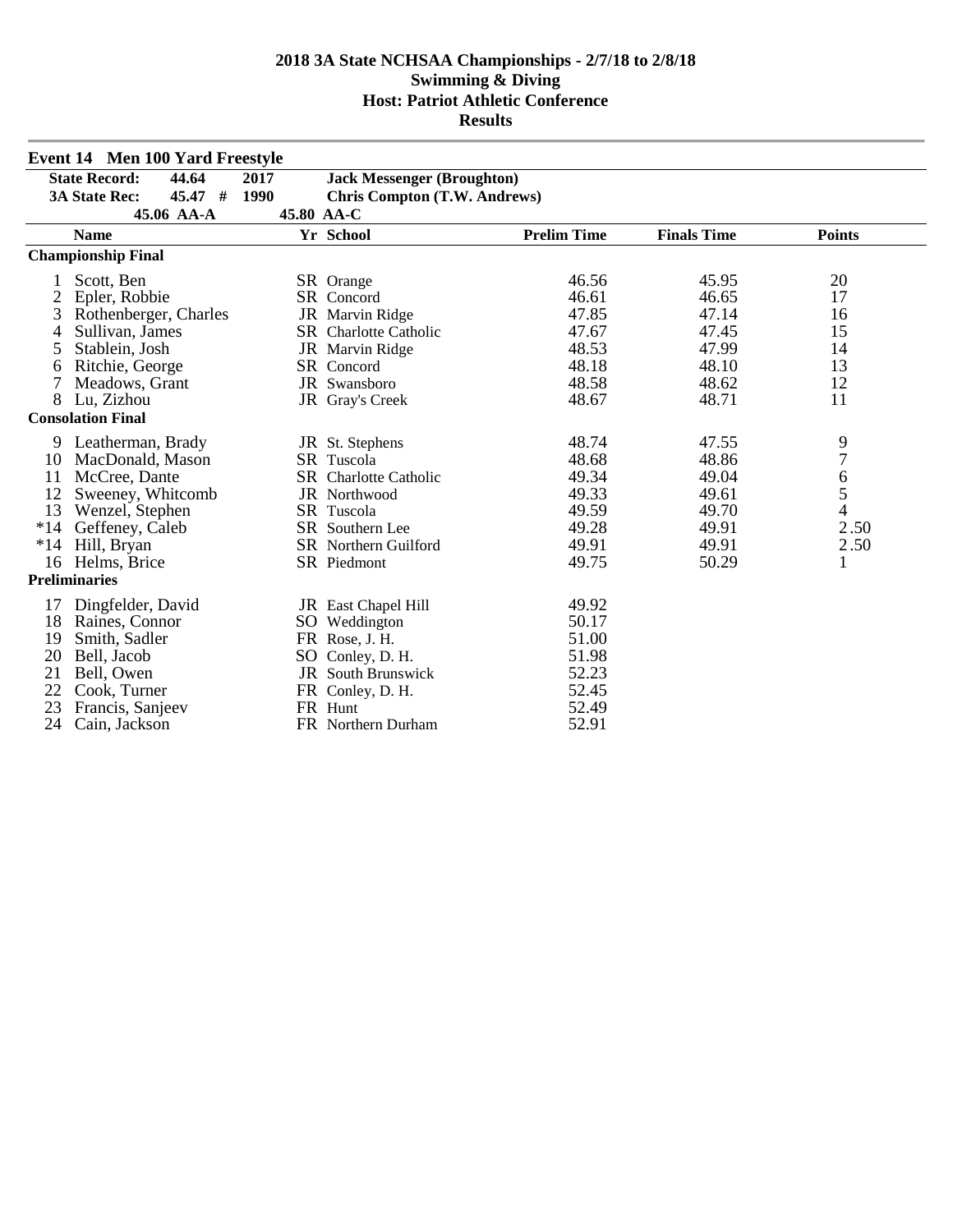|       | <b>Event 15 Women 500 Yard Freestyle</b> |              |                                    |                  |                    |                                            |
|-------|------------------------------------------|--------------|------------------------------------|------------------|--------------------|--------------------------------------------|
|       | <b>State Record:</b><br>4:40.98          | 2014         | <b>Hannah Moore (Green Hope)</b>   |                  |                    |                                            |
|       | $4:49.84$ #<br><b>3A State Rec:</b>      | 2017         | <b>Emmaline Peterson (Hickory)</b> |                  |                    |                                            |
|       | $4:52.12$ AA-A                           | 4:57.09 AA-C |                                    |                  |                    |                                            |
|       | <b>Name</b>                              |              | Yr School                          | <b>Seed Time</b> | <b>Finals Time</b> | <b>Points</b>                              |
|       | Durak, Anna                              |              | SR Hickory                         | 5:03.43          | 4:52.87            | 20<br>$AA-C+$                              |
|       | Morgan, Sydney                           |              | FR East Chapel Hill                | 5:10.93          | 4:58.33            | 17                                         |
| 3     | Lechner, Ashleigh                        |              | SR Asheville                       | 5:05.73          | 5:03.45            | 16                                         |
|       | Turcanu, Nina                            |              | JR St. Stephens                    | 5:11.72          | 5:06.99            | 15                                         |
|       | Wilson, Peyton                           |              | FR Rockingham County               | 5:11.87          | 5:09.08            | 14                                         |
| 6     | Kayye, Olivia                            |              | SR East Chapel Hill                | 5:14.18          | 5:09.09            | 13                                         |
| 7     | Martin, Reagan                           |              | JR Clayton                         | 5:08.91          | 5:10.45            | 12                                         |
| 8     | Jewell, Brynn                            |              | <b>JR</b> New Hanover              | 5:08.02          | 5:13.06            | 11                                         |
| 9     | Rose, Mia                                | SO.          | Chapel Hill                        | 5:24.12          | 5:13.07            | 9                                          |
| 10    | Dichak, Victoria                         | SO.          | <b>Charlotte Catholic</b>          | 5:10.72          | 5:14.51            | $\tau$                                     |
| 11    | Burns, Abigail                           |              | JR Conley, D. H.                   | 5:24.55          | 5:16.71            | 6                                          |
| $*12$ | Hoover, Madison                          |              | SO Topsail                         | 5:10.96          | 5:17.65            | 4.50                                       |
| $*12$ | Beane, Kyndall                           |              | Northern Guilford                  | 5:13.87          | 5:17.65            | 4.50                                       |
| 14    | Yoder, Kylie                             |              | FR Weddington                      | 5:17.20          | 5:18.38            |                                            |
| 15    | Duhamel, Caroline                        |              | FR Marvin Ridge                    | 5:14.93          | 5:18.51            | $\begin{array}{c} 3 \\ 2 \\ 1 \end{array}$ |
| 16    | Potter, Laurin                           |              | <b>SO</b> Mount Tabor              | 5:18.11          | 5:18.74            |                                            |
| 17    | Bartis, Rowan                            |              | FR Charlotte Catholic              | 5:15.42          | 5:18.97            |                                            |
| 18    | Marshall, Lauren Drew                    |              | SR Topsail                         | 5:11.13          | 5:20.23            |                                            |
| 19    | Mack, Izzy                               |              | SR Asheville                       | 5:18.03          | 5:24.01            |                                            |
| 20    | Martin, Lillie                           |              | FR Clayton                         | 5:36.22          | 5:30.03            |                                            |
| 21    | Lange, Sophia                            |              | <b>SO</b> Eastern Alamance         | 5:29.62          | 5:30.97            |                                            |
| 22    | Cook, Kourtney                           |              | FR Southeast Guilford              | 5:33.17          | 5:32.30            |                                            |
| 23    | Torres, Sophia                           |              | SO Smithfield-Selma                | 5:43.16          | 5:40.13            |                                            |
| 24    | DeVente, Nioelle                         |              | FR Rose, J. H.                     | 5:39.33          | 5:44.52            |                                            |

## **Event 16 Men 500 Yard Freestyle**

| State Record: 4:25.52        | 2006 | <b>Charlie Houchin (Enloe)</b>       |
|------------------------------|------|--------------------------------------|
| 3A State Rec: 4:29.73 # 2006 |      | <b>Chip Peterson (West Carteret)</b> |
|                              | .    |                                      |

|       | 4:29.04 AA-A       | 4:33.61 AA-C |                              |                  |                    |                                                 |
|-------|--------------------|--------------|------------------------------|------------------|--------------------|-------------------------------------------------|
|       | <b>Name</b>        |              | Yr School                    | <b>Seed Time</b> | <b>Finals Time</b> | <b>Points</b>                                   |
|       | Wiltsey, Curtis    |              | SR Weddington                | 4:37.31          | $4:29.30# AA-C+$   | 20                                              |
|       | Bretzmann, Thomas  |              | SR Chapel Hill               | 4:42.98          | $4:29.63#$ AA-C+   | 17                                              |
| 3     | Brauer, Beau       |              | SR Chapel Hill               | 4:47.79          | 4:44.42            | 16                                              |
| 4     | Pritchard, Thomas  |              | <b>JR</b> Northern Durham    | 4:47.65          | 4:45.14            | 15                                              |
| 5     | Stier, Dalton      |              | SR Sun Valley                | 5:02.46          | 4:46.55            | 14                                              |
| 6     | Nally, Benjamin    |              | SO East Chapel Hill          | 4:57.34          | 4:48.60            | 13                                              |
|       | Dennison, Conner   |              | JR Conley, D. H.             | 4:56.47          | 4:51.67            | 12                                              |
| 8     | Burgess, Matthew   |              | SR St. Stephens              | 4:52.56          | 4:52.04            | 11                                              |
| 9     | Gribble, Henry     |              | <b>SO</b> Northwest Cabarrus | 4:55.51          | 4:53.04            | 9                                               |
| 10    | Landry, Andrew     |              | SR Conley, D. H.             | 5:04.32          | 4:55.36            | $\overline{7}$                                  |
| 11    | Jimison, Noah      |              | SO Orange                    | 4:58.67          | 4:56.53            | 6                                               |
| 12    | Chang, Austin      |              | FR Chapel Hill               | 5:00.68          | 4:57.99            | 5                                               |
| 13    | Snowdon, Zack      |              | JR Weddington                | 5:02.54          | 5:02.50            | $\begin{array}{c} 4 \\ 3 \\ 2 \\ 1 \end{array}$ |
| 14    | Skinner, Malcolm   |              | SR Cox Mill                  | 5:04.72          | 5:05.05            |                                                 |
| 15    | Qaqish, Danny      |              | FR East Chapel Hill          | 5:11.45          | 5:06.36            |                                                 |
| 16    | Kolomiyets, Israel |              | SO Reynolds, A.C.            | 5:12.01          | 5:07.36            |                                                 |
| 17    | Moseley, Sawyer    |              | <b>JR</b> Southwest Guilford | 5:09.30          | 5:07.91            |                                                 |
| 18    | Despres, Garrett   |              | SO Conley, D. H.             | 4:59.55          | 5:08.03            |                                                 |
| 19    | Beasley, Josiah    |              | SO Triton                    | 5:18.93          | 5:09.24            |                                                 |
| 20    | Holt, Ian          |              | FR Central Cabarrus          | 5:08.97          | 5:09.72            |                                                 |
| 21    | Metzger, Riley     |              | FR Cleveland                 | 5:22.13          | 5:14.75            |                                                 |
| 22    | Husketh, Dalton    |              | FR Northern Durham           | 5:30.66          | 5:29.18            |                                                 |
| 23    | Hastings, Jack     |              | SO Rose, J.H.                | 5:34.12          | 5:37.85            |                                                 |
| $---$ | Ballard, Alex      |              | SR Parkland                  | 4:52.88          | <b>DFS</b>         |                                                 |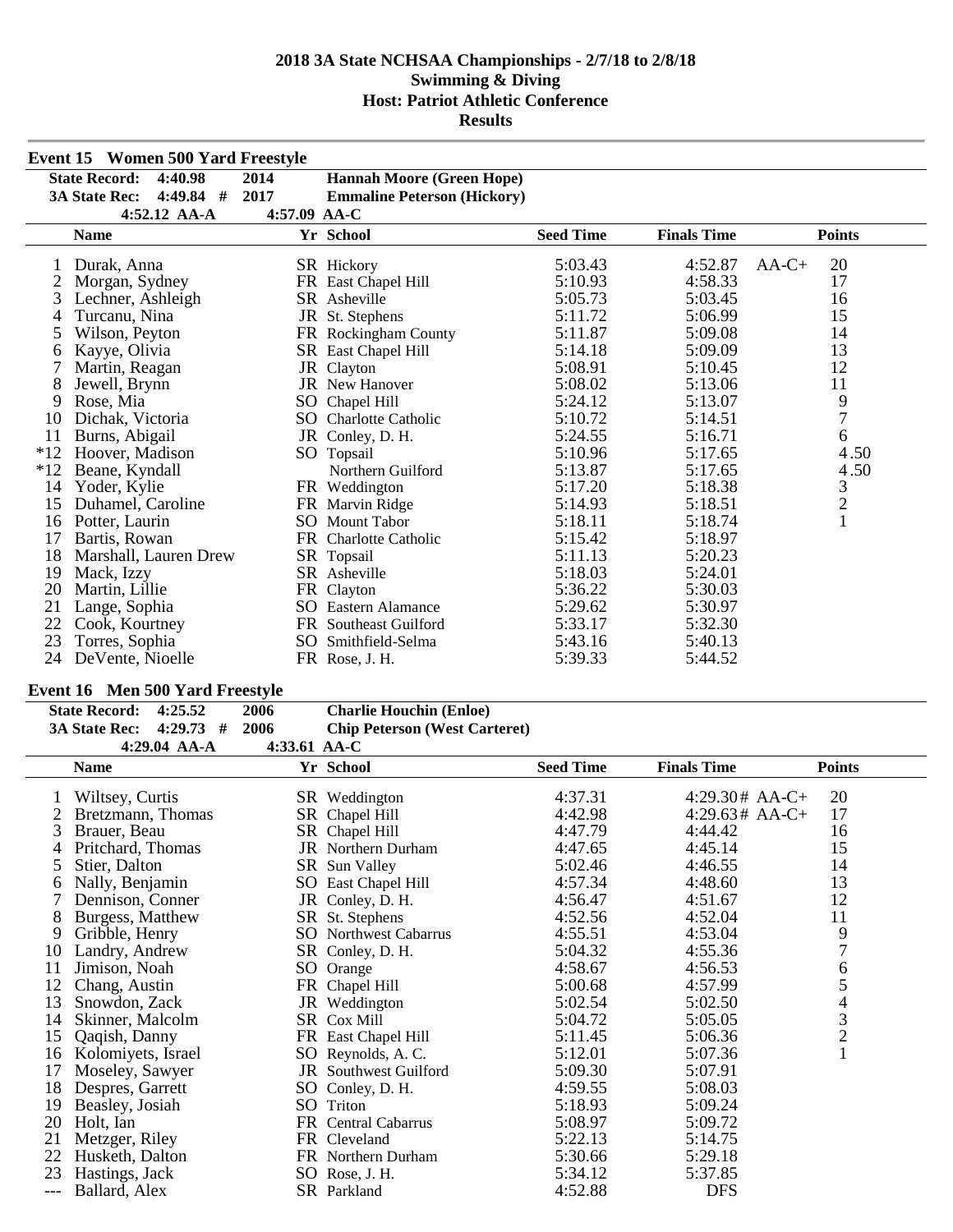|       | <b>Event 17 Women 200 Yard Freestyle Relay</b>                                                      |                                                                        |                                   |                                                 |
|-------|-----------------------------------------------------------------------------------------------------|------------------------------------------------------------------------|-----------------------------------|-------------------------------------------------|
|       | <b>State Record:</b><br>1:33.22<br>2014<br><b>3A State Rec:</b><br>1:35.00#<br>2013<br>1:35.67 AA-A | <b>Charlotte Catholic</b><br><b>Charlotte Catholic</b><br>1:37.32 AA-C |                                   |                                                 |
|       | <b>Team</b>                                                                                         | <b>Relay</b>                                                           | <b>Prelim Time</b>                | <b>Finals Time</b><br><b>Points</b>             |
|       | <b>Championship Final</b>                                                                           |                                                                        |                                   |                                                 |
|       | 1 Weddington<br>1) Flickinger, Maddy JR                                                             | 2) Kudela, Amelia SO                                                   | 1:37.45<br>3) Tolchin, Kelsey SO  | 1:36.15<br>40<br>$AA-C+$<br>4) Corbi, Katie JR  |
|       | 2 Charlotte Catholic<br>1) Parks, Abigail SO                                                        | 2) Stout, Alina SO                                                     | 1:36.78<br>3) Rhodes, Olivia FR   | 1:36.45<br>$AA-C+$<br>34<br>4) Bartis, Olwyn JR |
|       | 3 Marvin Ridge                                                                                      |                                                                        | 1:38.80                           | 32<br>1:37.91                                   |
|       | 1) VanNote, Ellie JR<br>4 Conley, D. H.                                                             | 2) Graham, Emerson SR                                                  | 3) Haynes, Sydney<br>1:39.44      | 4) Tessin, Madeline SO<br>1:38.61<br>30         |
|       | 1) Burns, Abigail JR<br>5 Roberson, T. C.                                                           | 2) McGee, Ruth SO                                                      | 3) Despres, Morgan SR<br>1:38.68  | 4) Torres, Svea SR<br>28<br>1:38.76             |
|       | 1) Reeder, Grace JR<br>6 Northern Guilford                                                          | 2) Widmann, Maddy SR                                                   | 3) Schlitt, Kayla SO<br>1:39.60   | 4) Newnam, Anna SR<br>1:40.23<br>26             |
|       | 1) Glebus, Rebecca SR<br>7 Concord                                                                  | 2) Bene, Sophie FR                                                     | 3) Schoppa, Abby<br>1:40.76       | 4) Daly, Caroline SR<br>24<br>1:40.46           |
|       | 1) Lotfy, Christina SO<br>8 Western Alamance                                                        | 2) Burchfield, Caroline FR                                             | 3) Epler, Katherine SR<br>1:43.45 | 4) Knox, Shae SR<br>22<br>1:42.56               |
|       | 1) Burge, Laurin SO<br><b>Consolation Final</b>                                                     | 2) Stafford, Kate FR                                                   | 3) Burge, Alison SR               | 4) Davenport, Corinne SO                        |
| 9     | <b>Mount Tabor</b>                                                                                  |                                                                        | 1:43.96                           | 1:42.63<br>18                                   |
|       | 1) Staten, Debruhl<br>10 Cox Mill                                                                   | 2) Whitworth, Frances SO                                               | 3) Miller, Summer JR<br>1:44.21   | 4) Potter, Laurin SO<br>1:42.87<br>14           |
|       | 1) Price, Alivia SO<br>11 East Chapel Hill                                                          | 2) Esposito, Lia SR                                                    | 3) Rogers, Addie FR<br>1:43.48    | 4) Creel, Katie FR<br>12<br>1:43.43             |
|       | 1) Sun, Meghan SO<br>12 Sun Valley                                                                  | 2) Nelson, Jennifer SR                                                 | 3) Lee, Tricia SO<br>1:45.15      | 4) Sept, Audrey SO<br>10<br>1:44.42             |
| 13    | 1) Durham, Eliza Grace JR<br>South Iredell                                                          | 2) Dean, Camryn SR                                                     | 3) King, Samantha SR<br>1:46.71   | 4) McDowell, Allison SO<br>8<br>1:46.79         |
|       | 1) Fortin, Nicole SR<br>14 Southwest Guilford                                                       | 2) Powell, Ashley SR                                                   | 3) Ross, Christina FR<br>1:47.56  | 4) Snyder, Rachel JR<br>1:46.95<br>6            |
|       | 1) Jordan, Sydney JR<br>15 Freedom                                                                  | 2) Patel, Alayna JR                                                    | 3) Labiak, Peyton JR<br>1:47.26   | 4) Abbott, Tate SO<br>1:47.98<br>4              |
|       | 1) Evanko, Elizabeth SR<br>Parkland                                                                 | 2) Fisher, Christina FR                                                | 3) Amos, Katherine JR<br>1:47.30  | 4) Carswell, Riley SO<br>DQ                     |
|       | 1) Evans, Stephanie SR                                                                              | 2) Slater, Emma SR                                                     | 3) Gauthier, Emma SO              | 4) Pennington, Isabel SO                        |
|       | <b>Preliminaries</b>                                                                                |                                                                        |                                   |                                                 |
| 17    | South Brunswick<br>1) Palmquist, Elizabeth SR                                                       | 2) Scharf, Hannah SR                                                   | 1:47.93<br>3) Boldt, Elizabeth FR | 4) White, McKenzie SR                           |
| 18    | <b>West Carteret</b><br>1) Paschall, Meghan JR                                                      | 2) Rose, Ellie SR                                                      | 1:48.23<br>3) Prosser, Sarah SO   | 4) Loynes, Anna SR                              |
|       | 19 Topsail<br>1) Contreras, Tihani SO                                                               | 2) Parrella, Kersten SR                                                | 1:52.25<br>3) Dostie, Addison FR  | 4) Popella, Delaney JR                          |
|       | 20 Rocky Mount<br>1) Lord, Clara FR                                                                 | 2) Moss, Katherine JR                                                  | 1:52.36<br>3) Seaman, Sydney SR   | 4) Lavely, Jenna SO                             |
| 21    | Cleveland<br>1) Redick, Nina FR                                                                     | 2) Drapper, Breanne FR                                                 | 1:53.78<br>3) Yuziuk, Carolyn SR  | 4) Parrish, Amber SR                            |
| 22    | Swansboro<br>1) Scheel, Sydney FR                                                                   | 2) Nelson, Bailey SO                                                   | 1:56.20<br>3) Scheel, Ramie FR    | 4) Taylor, Alyson SO                            |
| $---$ | Chapel Hill<br>1) Gaur, Ambika SO                                                                   | 2) Acierno, Katherine SR                                               | DQ.<br>3) Forrest, Jessie FR      | 4) Trusky, Emily SR                             |
|       | Cape Fear                                                                                           |                                                                        | DQ                                |                                                 |
|       | 1) Shook, Amelia FR                                                                                 | 2) Terwilliger, Lily                                                   | 3) Gronowski, Sidney SR           | 4) Thibeault, Kourtney JR                       |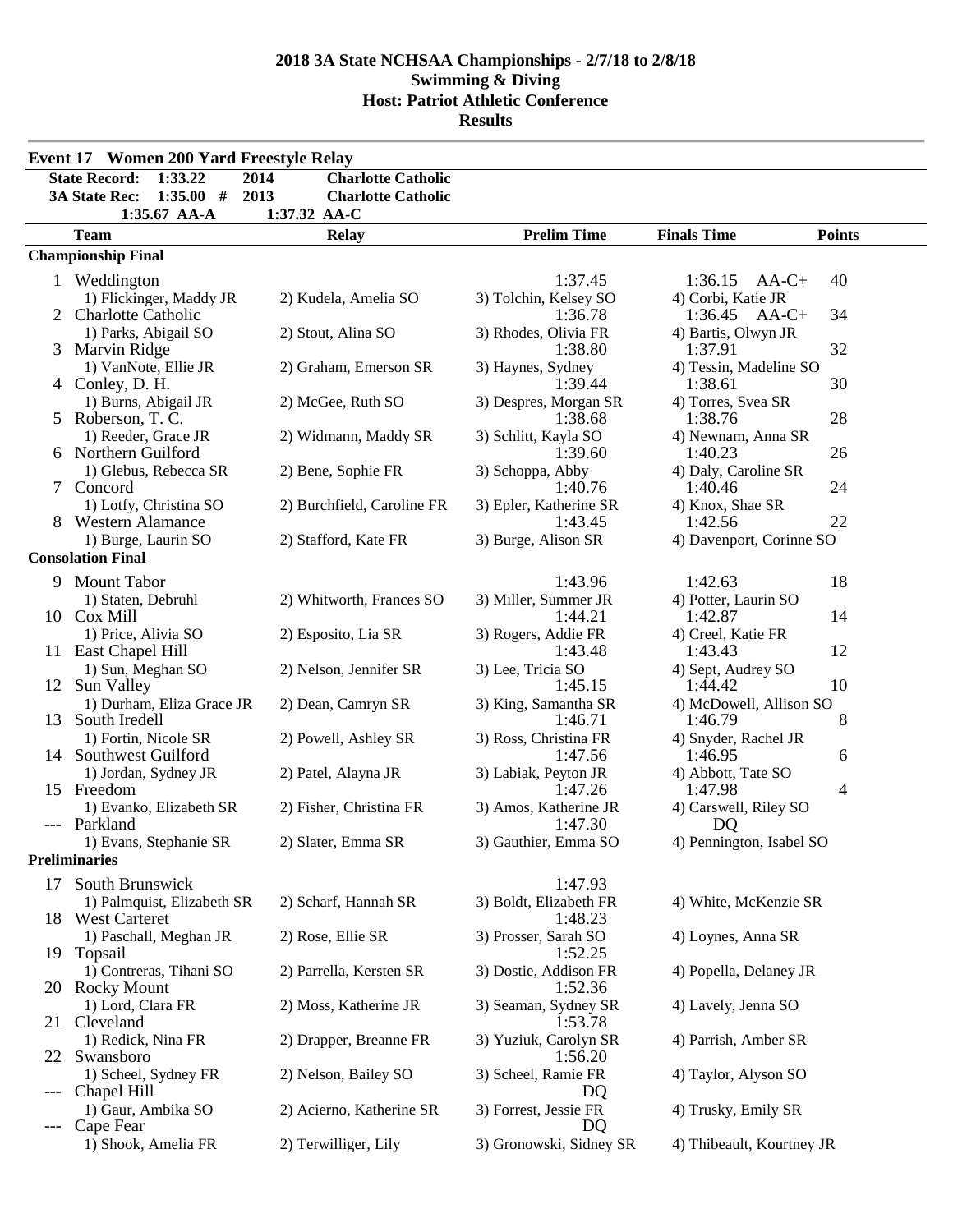|       | <b>Event 18 Men 200 Yard Freestyle Relay</b> |                             |                                    |                                        |  |
|-------|----------------------------------------------|-----------------------------|------------------------------------|----------------------------------------|--|
|       | <b>State Record:</b><br>1:23.66              | 2014<br>Rose, J. H.         |                                    |                                        |  |
|       | <b>3A State Rec:</b><br>$1:26.46$ #          | 2017<br><b>Marvin Ridge</b> |                                    |                                        |  |
|       | 1:24.94 AA-A                                 | 1:26.18 AA-C                |                                    |                                        |  |
|       | <b>Team</b>                                  | <b>Relay</b>                | <b>Prelim Time</b>                 | <b>Finals Time</b><br><b>Points</b>    |  |
|       | <b>Championship Final</b>                    |                             |                                    |                                        |  |
|       | 1 Marvin Ridge                               |                             | 1:27.50                            | $1:26.08# AA-C+$<br>40                 |  |
|       | 1) Poelke, Boyd SO                           | 2) Piscitelli, Nicholas FR  | 3) Stablein, Josh JR               | 4) Rothenberger, Charles JR            |  |
|       | 2 Chapel Hill                                |                             | 1:28.21                            | 1:26.77<br>34                          |  |
|       | 1) Hoover, Sam FR                            | 2) Ren, Jordan SR           | 3) Bretzmann, Thomas SR            | 4) Brauer, Beau SR                     |  |
|       | 3 Northern Guilford                          |                             | 1:29.88                            | 32<br>1:27.10                          |  |
|       | 1) Forst, Preston SO                         | 2) Layton, Jonathan SR      | 3) Snider, Ben JR                  | 4) Wachendorfer, Jonathan SR           |  |
|       | <b>Charlotte Catholic</b>                    |                             | 1:28.41                            | 1:27.44<br>30                          |  |
| 5     | 1) Meehan, Jack SO<br>Concord                | 2) Joyner, Will SR          | 3) Gehrig, John SO<br>1:31.17      | 4) Sullivan, James SR<br>28<br>1:29.45 |  |
|       | 1) Power, Matt SR                            | 2) Lucky, Andrew SO         | 3) Epler, Robbie SR                | 4) Ritchie, George SR                  |  |
|       | 6 Weddington                                 |                             | 1:31.52                            | 1:30.47<br>26                          |  |
|       | 1) Raines, Connor SO                         | 2) Wiltsey, Kevin SO        | 3) McLuskie, Logan FR              | 4) McCormick, Nathan JR                |  |
| 7     | Cox Mill                                     |                             | 1:32.44                            | 1:32.10<br>24                          |  |
|       | 1) Kripak, Arthava FR                        | 2) Horn, Michael SR         | 3) Skinner, Malcolm SR             | 4) Holt, Max SR                        |  |
|       | 8 Cuthbertson                                |                             | 1:32.31                            | 1:32.31<br>22                          |  |
|       | 1) Mayer, Gage SR                            | 2) McPherson, Troy JR       | 3) Stein, Matt FR                  | 4) Lupo, Bailey SR                     |  |
|       | <b>Consolation Final</b>                     |                             |                                    |                                        |  |
|       | 9 Northwood                                  |                             | 1:33.08                            | 18<br>1:32.16                          |  |
|       | 1) Earnshaw, Sam JR                          | 2) Hoeg, Lars JR            | 3) Newell, Zizzy JR                | 4) Sweeney, Whitcomb JR                |  |
|       | 10 Conley, D. H.                             |                             | 1:33.34                            | 1:33.43<br>14                          |  |
|       | 1) Torres, Trevor SO<br>11 Tuscola           | 2) Brown, Riley SO          | 3) Cook, Turner FR<br>1:34.06      | 4) Bell, Jacob SO<br>12<br>1:33.78     |  |
|       | 1) Wenzel, Stephen SR                        | 2) Mina, Luke SO            | 3) Darguzas, John SR               | 4) MacDonald, Mason SR                 |  |
|       | 12 South Brunswick                           |                             | 1:34.03                            | 1:33.94<br>10                          |  |
|       | 1) Kuhn, Lucas SO                            | 2) Johnson, Teddy SR        | 3) Bell, Owen JR                   | 4) Anselmo, Matt JR                    |  |
|       | 13 East Chapel Hill                          |                             | 1:34.54                            | 8<br>1:34.08                           |  |
|       | 1) Seelbach, Zachary JR                      | 2) Wohl, David SO           | 3) Charles, Miles FR               | 4) Nally, Benjamin SO                  |  |
|       | 14 Robinson, J. M.                           |                             | 1:34.92                            | 1:34.65<br>6                           |  |
|       | 1) Connelly, Scott SR                        | 2) Nelson, Jack FR          | 3) Jackson, Noah SR                | 4) Williams, Tyler SR                  |  |
|       | 15 Sun Valley                                |                             | 1:34.70                            | 1:34.87<br>4                           |  |
|       | 1) Valentine, Alex SR<br>16 Mount Tabor      | 2) Dean, Kenan FR           | 3) Stier, Dalton SR<br>1:34.77     | 4) Boyle, Robert JR<br>2<br>1:34.93    |  |
|       | 1) Armentrout, Will SO                       | 2) Kirk, Colin SR           | 3) Grubbs, John Avery SO           | 4) Prestwood, Brendan JR               |  |
|       | <b>Preliminaries</b>                         |                             |                                    |                                        |  |
| 17    | Swansboro                                    |                             | 1:35.55                            |                                        |  |
|       | 1) Price, Jacob JR                           | 2) Sutton, Daniel SR        | 3) Rivera, Christian SR            | 4) Meadows, Grant JR                   |  |
|       | 18 Southwest Guilford                        |                             | 1:37.36                            |                                        |  |
|       | 1) Watson, William FR                        | 2) Jones, Jeffrey SO        | 3) Pressley, Wyatt JR              | 4) Moseley, Sawyer JR                  |  |
|       | 19 West Brunswick                            |                             | 1:41.10                            |                                        |  |
|       | 1) Hucks, Tyler SR                           | 2) Burrill, Kade SR         | 3) Reed, Austin SR                 | 4) Fallon, Tommy SR                    |  |
|       | 20 Harnett Central                           |                             | 1:41.57                            |                                        |  |
|       | 1) Wallis, Spencer SR                        | 2) Bryan, Luke SR           | 3) Jones, Will SO                  | 4) Wallis, Trenton SR                  |  |
|       | 21 Topsail                                   |                             | 1:42.20                            |                                        |  |
|       | 1) Mongeau, James SR                         | 2) Schmitz, Devin JR        | 3) MacVaugh, Kennard SR<br>1:42.72 | 4) Zhang, Kevin SR                     |  |
| 22    | Clayton<br>1) Carmillo, Matt SR              | 2) Karstens, Walter JR      | 3) Thompson, Dawson SR             | 4) Fitzhugh, Ryan FR                   |  |
| 23    | Gray's Creek                                 |                             | 1:44.18                            |                                        |  |
|       | 1) Lindee, Adam JR                           | 2) Shuey, Jett SR           | 3) Diaz, Hayden JR                 | 4) Lu, Zizhou JR                       |  |
| $---$ | Piedmont                                     |                             | DQ                                 |                                        |  |
|       | 1) McKee, Garrett JR                         | 2) Eshenbaugh, Justin SR    | 3) Gilmore, Jack SR                | 4) Helms, Brice SR                     |  |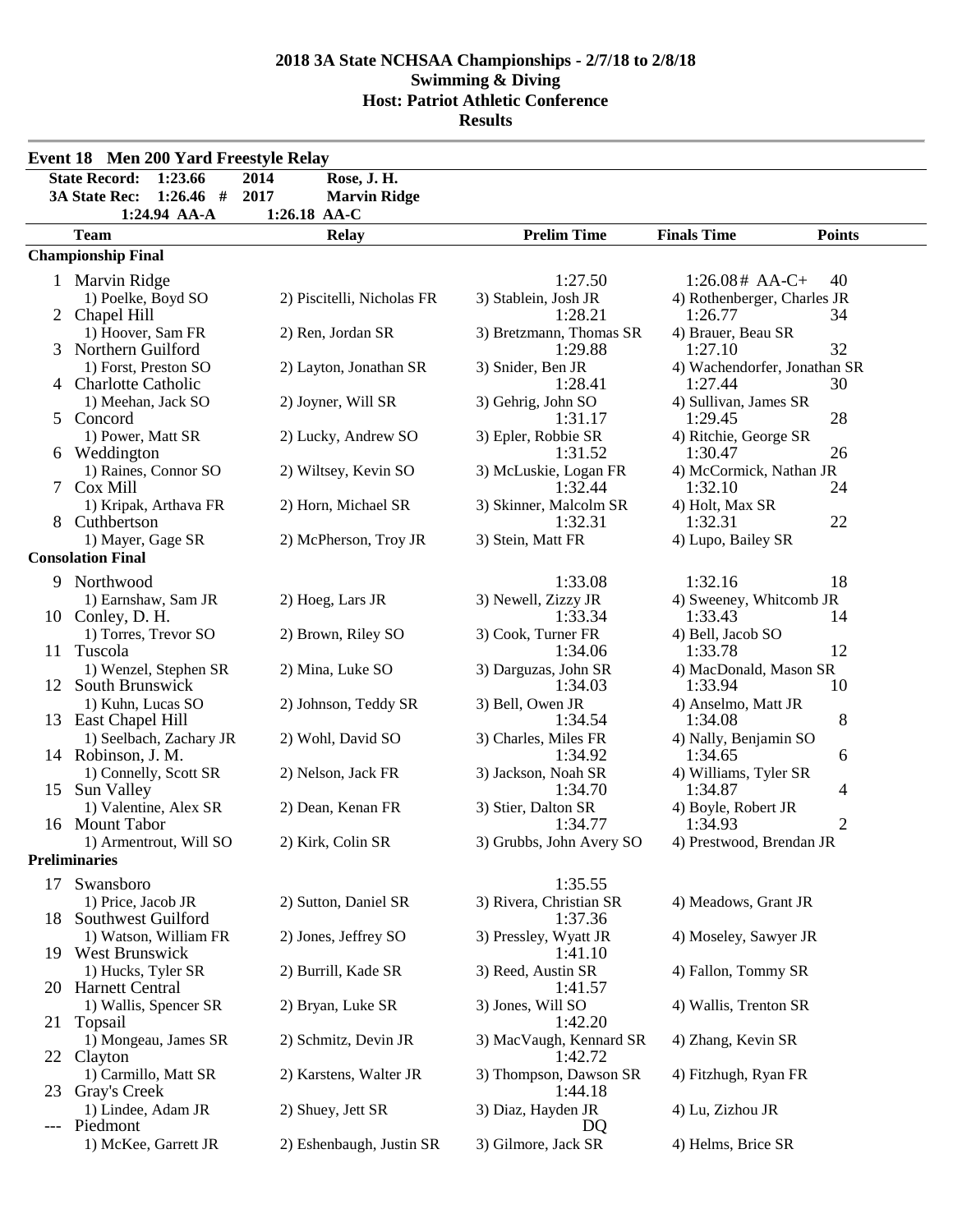|    | <b>Event 19 Women 100 Yard Backstroke</b> |        |                                       |                    |                    |                                            |
|----|-------------------------------------------|--------|---------------------------------------|--------------------|--------------------|--------------------------------------------|
|    | <b>State Record:</b><br>53.59             | 2014   | <b>Nora McCullagh (Char Catholic)</b> |                    |                    |                                            |
|    | 53.95 #<br><b>3A State Rec:</b>           | 2/7/18 | <b>Julia Menkhaus (Char Catholic)</b> |                    |                    |                                            |
|    | 55.05 AA-A                                |        | 56.30 AA-C                            |                    |                    |                                            |
|    | <b>Name</b>                               |        | Yr School                             | <b>Prelim Time</b> | <b>Finals Time</b> | <b>Points</b>                              |
|    | <b>Championship Final</b>                 |        |                                       |                    |                    |                                            |
|    | Menkhaus, Julia                           |        | <b>SR</b> Charlotte Catholic          | 53.95              | $53.70#$ AA-A+     | 20                                         |
| 2  | Flickinger, Maddy                         |        | JR Weddington                         | 55.58              | 54.99              | 17<br>$AA-A+$                              |
| 3  | Perez, Sophie                             |        | SR East Chapel Hill                   | 56.20              | 56.18              | $AA-C+$<br>16                              |
| 4  | Newnam, Anna                              |        | SR Roberson, T.C.                     | 57.23              | 57.29              | 15                                         |
| 5  | Pennington, Isabel                        |        | SO Parkland                           | 57.64              | 57.37              | 14                                         |
| 6  | Yandle, Ava                               |        | FR Piedmont                           | 57.69              | 57.72              | 13                                         |
| 7  | Mumford, Susan                            |        | SO Marvin Ridge                       | 57.42              | 58.08              | 12                                         |
| 8  | Browning, Jordan                          |        | FR Cuthbertson                        | 58.62              | 58.92              | 11                                         |
|    | <b>Consolation Final</b>                  |        |                                       |                    |                    |                                            |
| 9  | Ricciardi, Carolina                       |        | FR Cuthbertson                        | 58.71              | 58.54              | 9                                          |
| 10 | Price, Alivia                             |        | <b>SO</b> Cox Mill                    | 1:00.01            | 59.28              | $\boldsymbol{7}$                           |
| 11 | Davenport, Corinne                        |        | <b>SO</b> Western Alamance            | 1:00.04            | 59.80              | 6                                          |
| 12 | Scalise, Anna Beth                        |        | SO Marvin Ridge                       | 59.90              | 1:00.70            | 5                                          |
| 13 | Glebus, Rebecca                           |        | <b>SR</b> Northern Guilford           | 1:01.29            | 1:00.78            |                                            |
| 14 | Martin, Reagan                            |        | JR Clayton                            | 1:00.92            | 1:00.86            |                                            |
| 15 | Tocci, Marissa                            |        | JR Chapel Hill                        | 1:01.51            | 1:02.36            | $\begin{array}{c} 4 \\ 3 \\ 2 \end{array}$ |
| 16 | Marshall, Lauren Drew                     |        | SR Topsail                            | 1:01.43            | 1:03.27            | $\mathbf{1}$                               |
|    | <b>Preliminaries</b>                      |        |                                       |                    |                    |                                            |
| 17 | Boldt, Elizabeth                          |        | FR South Brunswick                    | 1:01.53            |                    |                                            |
| 18 | White, McKenzie                           |        | <b>SR</b> South Brunswick             | 1:01.60            |                    |                                            |
| 19 | Rountree, Madelaine                       |        | JR Northern Guilford                  | 1:02.01            |                    |                                            |
| 20 | Burchfield, Caroline                      |        | FR Concord                            | 1:02.93            |                    |                                            |
| 21 | Eason, Corry                              |        | JR Rose, J. H.                        | 1:06.42            |                    |                                            |
| 22 | Lucy, Gittings                            |        | <b>JR</b> New Hanover                 | 1:08.34            |                    |                                            |
| 23 | Contreras, Tihani                         | SO     | Topsail                               | 1:09.26            |                    |                                            |
| 24 | Temple, Scotty                            |        | SO Triton                             | 1:09.98            |                    |                                            |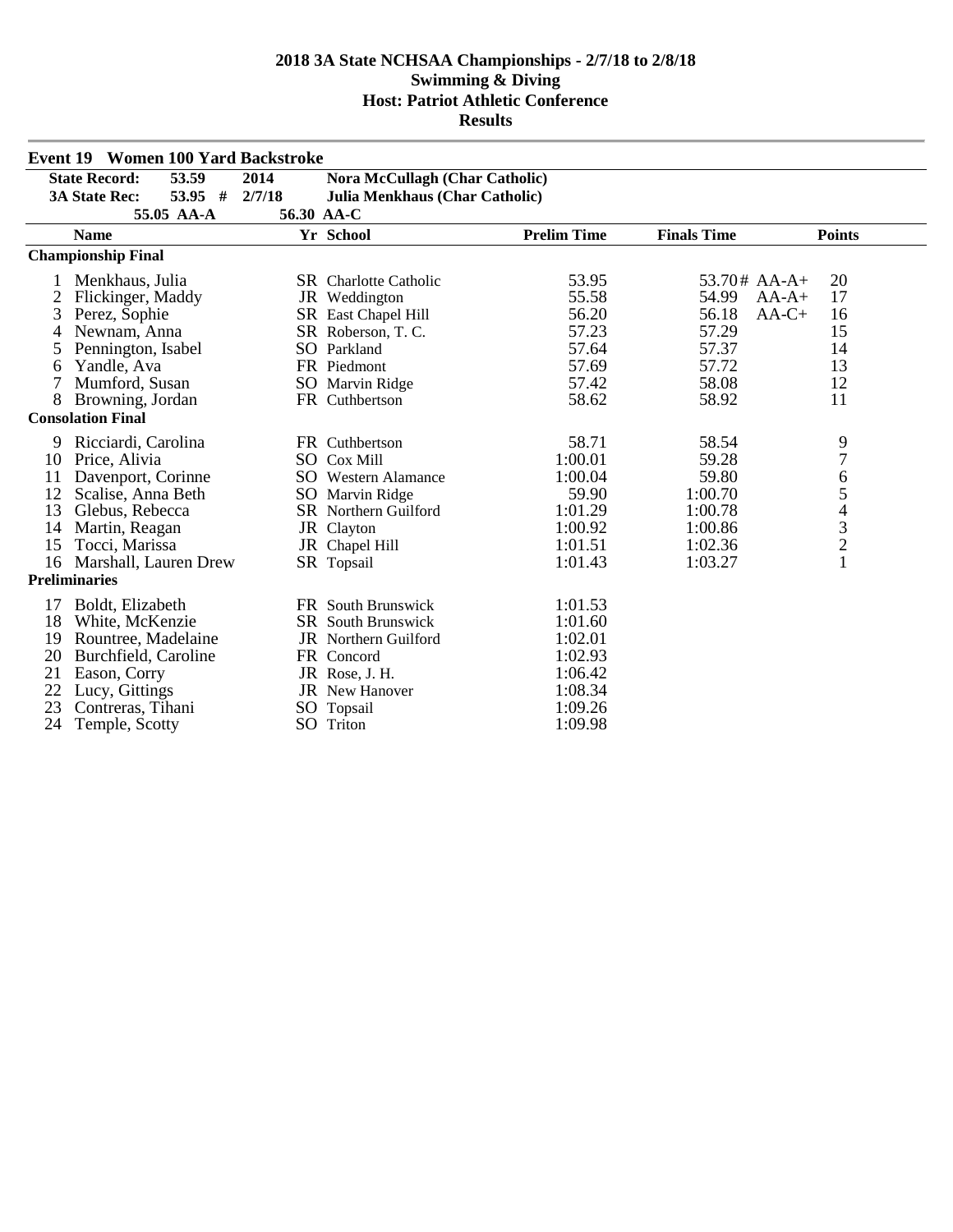|    | <b>Event 20 Men 100 Yard Backstroke</b> |      |                                    |                    |                    |                                            |
|----|-----------------------------------------|------|------------------------------------|--------------------|--------------------|--------------------------------------------|
|    | <b>State Record:</b><br>48.78           | 2006 | <b>Eugene Godsoe (SE Guilford)</b> |                    |                    |                                            |
|    | <b>3A State Rec:</b><br>$48.78$ #       | 2006 | <b>Eugene Godsoe (SE Guilford)</b> |                    |                    |                                            |
|    | 49.66 AA-A                              |      | 50.86 AA-C                         |                    |                    |                                            |
|    | <b>Name</b>                             |      | Yr School                          | <b>Prelim Time</b> | <b>Finals Time</b> | <b>Points</b>                              |
|    | <b>Championship Final</b>               |      |                                    |                    |                    |                                            |
|    | Henderson, Noah                         |      | <b>JR</b> Western Alamance         | 49.33              | $48.58#$ AA-A+     | 20                                         |
| 2  | Forst, Preston                          |      | <b>SO</b> Northern Guilford        | 49.84              | 49.67<br>AA-C      | 17                                         |
| 3  | Langston, Mitchell                      |      | JR Cleveland                       | 51.56              | 51.02              | 16                                         |
| 4  | Arwood, Reid                            |      | SR Roberson, T. C.                 | 51.35              | 51.77              | 15                                         |
| 5  | Moore, Joseph                           |      | SO South Iredell                   | 52.85              | 52.25              | 14                                         |
| 6  | Wagner, Matt                            |      | JR Mount Tabor                     | 52.67              | 52.37              | 13                                         |
| 7  | Chao, Christopher                       |      | SR East Chapel Hill                | 52.45              | 52.54              | 12                                         |
| 8  | Lucky, Andrew                           |      | SO Concord                         | 53.43              | 53.19              | 11                                         |
|    | <b>Consolation Final</b>                |      |                                    |                    |                    |                                            |
| 9  | Shen, Matthew                           |      | SR Marvin Ridge                    | 55.19              | 54.40              | 9                                          |
| 10 | Gehrig, John                            | SO.  | <b>Charlotte Catholic</b>          | 55.20              | 55.47              | $\overline{7}$                             |
| 11 | Falise, Nicholas                        |      | <b>SO</b> Northern Durham          | 54.83              | 55.51              | 6                                          |
| 12 | Gribble, Henry                          |      | <b>SO</b> Northwest Cabarrus       | 55.86              | 56.07              | 5                                          |
| 13 | Armentrout, Will                        |      | SO Mount Tabor                     | 55.44              | 56.43              |                                            |
| 14 | Brewer, Brayden                         |      | FR Marvin Ridge                    | 55.63              | 56.78              |                                            |
| 15 | McCormick, Nathan                       |      | JR Weddington                      | 56.50              | 57.08              | $\begin{array}{c} 4 \\ 3 \\ 2 \end{array}$ |
|    | 16 Brown, Riley                         |      | SO Conley, D. H.                   | 56.79              | 57.13              | $\mathbf{1}$                               |
|    | <b>Preliminaries</b>                    |      |                                    |                    |                    |                                            |
| 17 | Mu, Andrew                              |      | SO East Chapel Hill                | 57.08              |                    |                                            |
| 18 | Shanahan, Matt                          |      | FR Orange                          | 57.56              |                    |                                            |
| 19 | Wenzel, Stephen                         |      | SR Tuscola                         | 58.01              |                    |                                            |
| 20 | Maddrey, Ethan                          |      | SO Hunt                            | 58.37              |                    |                                            |
| 21 | Smith, Sadler                           |      | FR Rose, J. H.                     | 58.88              |                    |                                            |
| 22 | Mainz, Creed                            | SO.  | Jacksonville                       | 59.02              |                    |                                            |
| 23 | Exum, Russell                           |      | FR Rose, J. H.                     | 59.15              |                    |                                            |
| 24 | Tillery, Seth                           | SO   | Conley, D. H.                      | 1:00.83            |                    |                                            |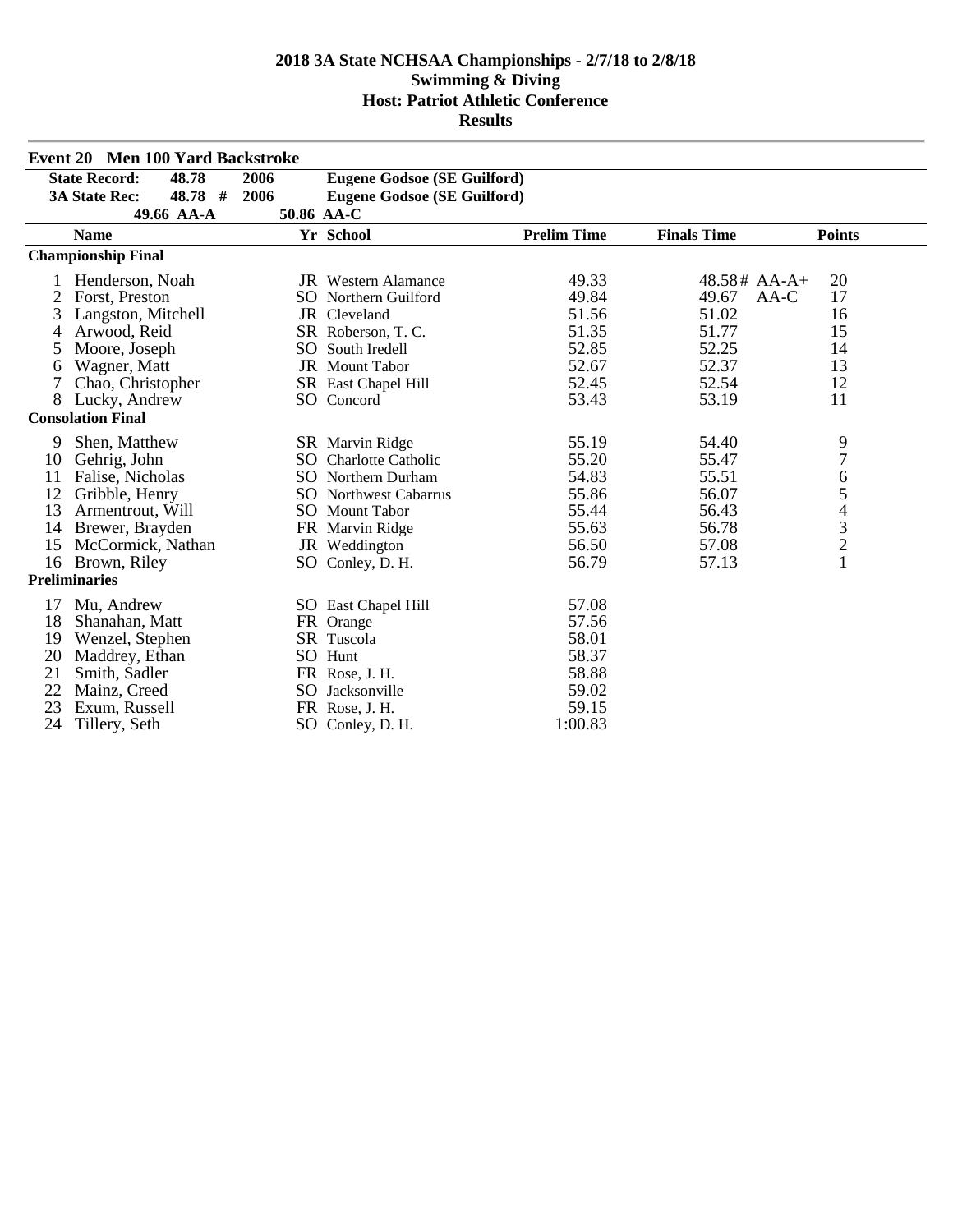|       | <b>Event 21 Women 100 Yard Breaststroke</b> |              |                                       |                    |                    |                                                 |
|-------|---------------------------------------------|--------------|---------------------------------------|--------------------|--------------------|-------------------------------------------------|
|       | <b>State Record:</b><br>1:01.78             | 2017         | <b>Julia Poole (Middle Creek)</b>     |                    |                    |                                                 |
|       | <b>3A State Rec:</b><br>$1:02.15$ #         | 2016         | <b>Caroline Hauder (Marvin Ridge)</b> |                    |                    |                                                 |
|       | $1:02.82$ AA-A                              | 1:04.26 AA-C |                                       |                    |                    |                                                 |
|       | <b>Name</b>                                 |              | Yr School                             | <b>Prelim Time</b> | <b>Finals Time</b> | <b>Points</b>                                   |
|       | <b>Championship Final</b>                   |              |                                       |                    |                    |                                                 |
|       | Hamblin, Kaylee                             |              | FR Parkwood                           | 1:04.26            | 1:03.08            | 20<br>AA-C                                      |
| 2     | Cresci, Kenzie                              |              | SO South Iredell                      | 1:05.31            | 1:05.27            | 17                                              |
| 3     | Gilliland, Virginia                         |              | SR Western Guilford                   | 1:06.31            | 1:05.47            | 16                                              |
|       | Gaskey, Isabella                            |              | <b>SO</b> Central Cabarrus            | 1:06.20            | 1:06.08            | 15                                              |
| 5     | Rogers, Addie                               |              | FR Cox Mill                           | 1:06.19            | 1:06.28            | 14                                              |
| 6     | Ruiz, Sara                                  |              | <b>SO</b> New Hanover                 | 1:07.09            | 1:06.79            | 13                                              |
|       | Joyce, Alaina                               |              | <b>SR</b> Southern Alamance           | 1:06.99            | 1:08.33            | 12                                              |
| 8     | Graham, Emerson                             |              | SR Marvin Ridge                       | 1:07.00            | 1:08.79            | 11                                              |
|       | <b>Consolation Final</b>                    |              |                                       |                    |                    |                                                 |
| 9     | Torres, Svea                                |              | SR Conley, D. H.                      | 1:07.78            | 1:07.19            | 9                                               |
| 10    | Reinhart, Gianna                            |              | SO Marvin Ridge                       | 1:07.76            | 1:08.37            | $\overline{7}$                                  |
| 11    | Koh, Hannah                                 |              | SO Northern Guilford                  | 1:08.37            | 1:08.49            | 6                                               |
| 12    | Ford, Natalie                               |              | SR Marvin Ridge                       | 1:08.13            | 1:08.80            | $\begin{array}{c} 5 \\ 4 \\ 3 \\ 2 \end{array}$ |
| 13    | Burns, Abigail                              |              | JR Conley, D. H.                      | 1:08.03            | 1:08.87            |                                                 |
| 14    | Schoppa, Abby                               |              | Northern Guilford                     | 1:07.82            | 1:08.88            |                                                 |
| 15    | Popella, Delaney                            |              | JR Topsail                            | 1:09.02            | 1:09.77            |                                                 |
| 16    | Kayye, Olivia                               |              | SR East Chapel Hill                   | 1:08.10            | 1:09.85            | $\mathbf{1}$                                    |
|       | <b>Preliminaries</b>                        |              |                                       |                    |                    |                                                 |
| 17    | Ervin, Bridgette                            |              | FR Northern Durham                    | 1:09.57            |                    |                                                 |
| 18    | Wolf, Annie                                 |              | <b>SO</b> Mount Tabor                 | 1:09.88            |                    |                                                 |
| 19    | Earnshaw, Suzanne                           |              | FR Northwood                          | 1:10.55            |                    |                                                 |
| 20    | Bene, Olivia                                |              | <b>SR</b> Northern Guilford           | 1:10.73            |                    |                                                 |
| 21    | Morden, Sarah                               |              | JR Smith, E. E.                       | 1:11.95            |                    |                                                 |
| 22    | Prosser, Sarah                              |              | <b>SO</b> West Carteret               | 1:14.93            |                    |                                                 |
| 23    | Scharf, Hannah                              |              | SR South Brunswick                    | 1:16.83            |                    |                                                 |
| $---$ | Forsyth, Caroline                           |              | SR Watauga                            | D <sub>O</sub>     |                    |                                                 |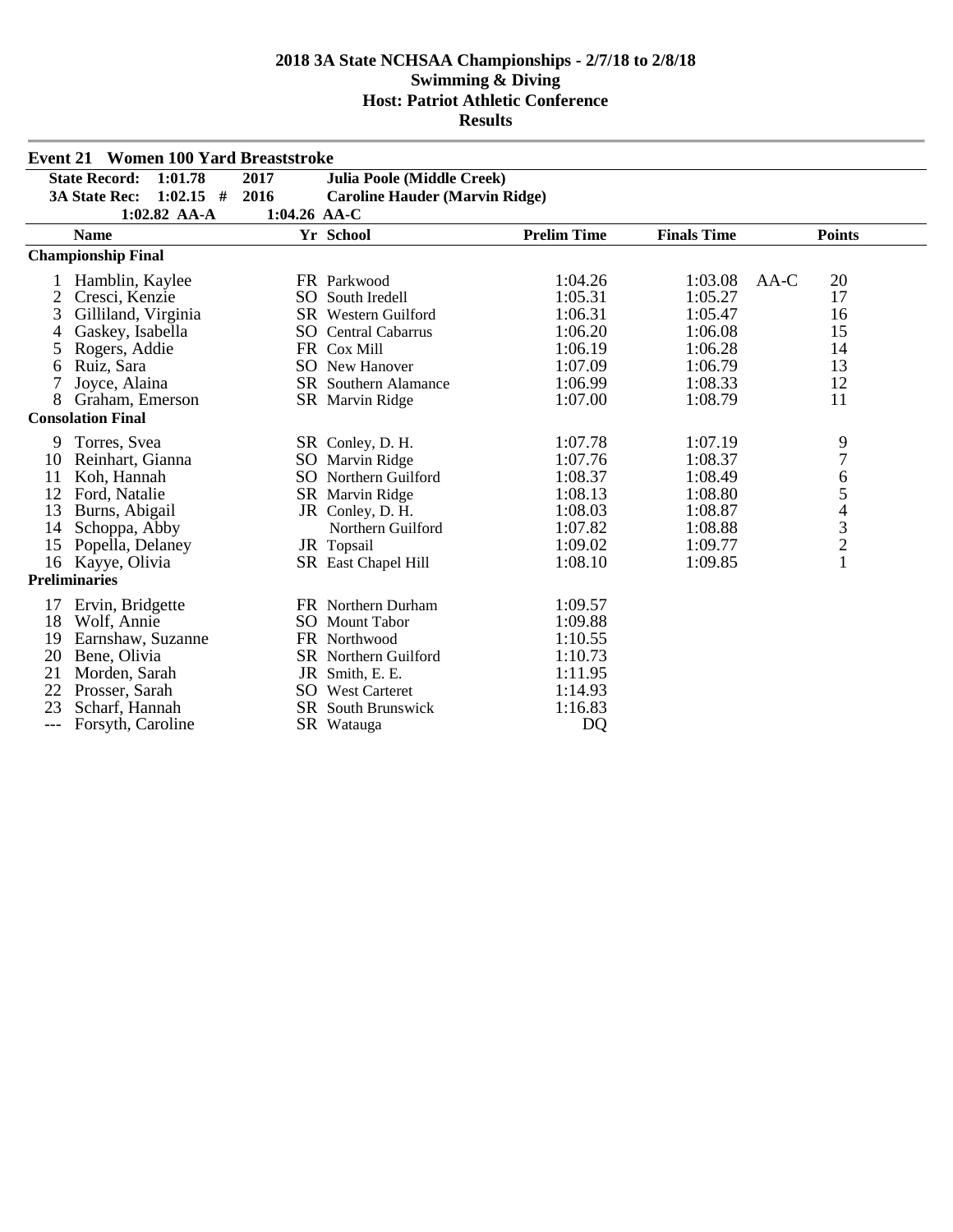| <b>Event 22 Men 100 Yard Breaststroke</b> |                                   |            |                                      |                    |                    |                                            |
|-------------------------------------------|-----------------------------------|------------|--------------------------------------|--------------------|--------------------|--------------------------------------------|
|                                           | <b>State Record:</b><br>54.47     | 2017       | Will Chan (Hough, W.A.)              |                    |                    |                                            |
|                                           | $56.10$ #<br><b>3A State Rec:</b> | 2017       | <b>Colson Zucker (South Iredell)</b> |                    |                    |                                            |
|                                           | 56.00 AA-A                        | 57.27 AA-C |                                      |                    |                    |                                            |
|                                           | <b>Name</b>                       |            | Yr School                            | <b>Prelim Time</b> | <b>Finals Time</b> | <b>Points</b>                              |
|                                           | <b>Championship Final</b>         |            |                                      |                    |                    |                                            |
|                                           | Zucker, Colson                    |            | SR South Iredell                     | 56.68              | 56.02# AA-C        | 20                                         |
| $\overline{c}$                            | Mayer, Gage                       |            | SR Cuthbertson                       | 57.52              | 57.74              | 17                                         |
| 3                                         | Sept, Connor                      |            | SR East Chapel Hill                  | 59.91              | 58.25              | 16                                         |
| 4                                         | Ren, Jordan                       |            | SR Chapel Hill                       | 59.34              | 58.76              | 15                                         |
| 5                                         | Enriquez, Edward                  |            | <b>JR</b> Northwest Cabarrus         | 59.36              | 58.84              | 14                                         |
| 6                                         | Ritchie, George                   |            | SR Concord                           | 1:00.43            | 59.83              | 13                                         |
| 7                                         | Hoover, Sam                       |            | FR Chapel Hill                       | 59.51              | 1:01.00            | 12                                         |
| 8                                         | Lalumondier, Jeremy               |            | SR Northern Guilford                 | 59.88              | 1:01.97            | 11                                         |
|                                           | <b>Consolation Final</b>          |            |                                      |                    |                    |                                            |
| 9                                         | Meehan, Jack                      |            | SO Charlotte Catholic                | 1:01.21            | 59.85              | 9                                          |
| 10                                        | Piscitelli, Nicholas              |            | FR Marvin Ridge                      | 1:01.58            | 1:01.07            | $\overline{7}$                             |
| 11                                        | Torres, Trevor                    |            | SO Conley, D. H.                     | 1:00.74            | 1:01.26            | 6                                          |
| 12                                        | Darrenkamp, Will                  |            | SO Cox Mill                          | 1:01.88            | 1:01.77            | 5                                          |
| 13                                        | Anselmo, Matt                     |            | JR South Brunswick                   | 1:01.48            | 1:01.88            | $\overline{4}$                             |
| 14                                        | Montague, Collin                  |            | SR Orange                            | 1:02.11            | 1:02.24            |                                            |
| 15                                        | Bretzmann, Peter                  |            | FR Chapel Hill                       | 1:00.90            | 1:02.65            | $\begin{array}{c} 3 \\ 2 \\ 1 \end{array}$ |
| 16                                        | Coleman, Brian                    |            | <b>SR</b> Charlotte Catholic         | 1:03.66            | 1:03.10            |                                            |
|                                           | <b>Preliminaries</b>              |            |                                      |                    |                    |                                            |
| 17                                        | Procopii, Stephan                 |            | JR St. Stephens                      | 1:05.18            |                    |                                            |
| 18                                        | Gleason, Declan                   |            | FR Franklinton                       | 1:05.64            |                    |                                            |
| 19                                        | MacVaugh, Kennard                 |            | SR Topsail                           | 1:07.90            |                    |                                            |
| 20                                        | Maamoun, Eslam                    |            | SO Rose, J. H.                       | 1:08.98            |                    |                                            |
| 21                                        | Leong, Luke                       |            | SO Rose, J. H.                       | 1:09.21            |                    |                                            |
| 22                                        | Francis, Sanjeev                  |            | FR Hunt                              | 1:09.42            |                    |                                            |
| 23                                        | Cook, Turner                      |            | FR Conley, D. H.                     | 1:10.96            |                    |                                            |
| $---$                                     | Dai, Raymond                      |            | SO East Chapel Hill                  |                    |                    |                                            |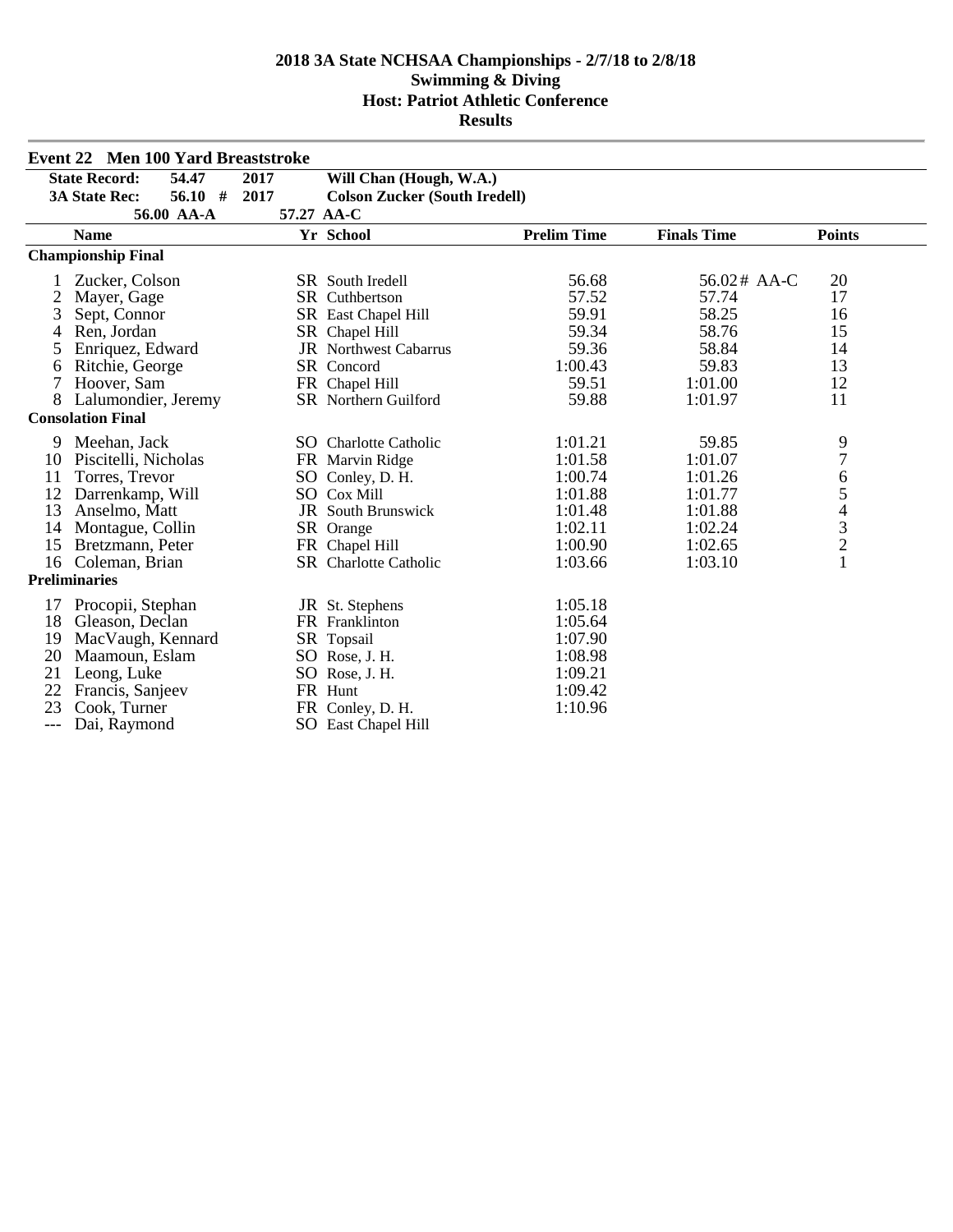|              | <b>State Record:</b><br>3:22.15<br><b>3A State Rec:</b><br>$3:24.61$ # | 2014<br><b>Charlotte Catholic</b><br>2013<br><b>Charlotte Catholic</b> |                           |                             |                |
|--------------|------------------------------------------------------------------------|------------------------------------------------------------------------|---------------------------|-----------------------------|----------------|
|              | 3:27.95 AA-A                                                           | 3:31.42 AA-C                                                           |                           |                             |                |
|              | <b>Team</b>                                                            | <b>Relay</b>                                                           | <b>Seed Time</b>          | <b>Finals Time</b>          | <b>Points</b>  |
| $\mathbf{1}$ | <b>Charlotte Catholic</b>                                              |                                                                        | 3:32.76                   | 3:28.43<br>$AA-C+$          | 40             |
|              | 1) Menkhaus, Julia SR                                                  | 2) Dichak, Victoria SO                                                 | 3) Menkhaus, Madeline FR  | 4) Bartis, Olwyn JR         |                |
|              | 2 Weddington                                                           |                                                                        | 3:36.40                   | 3:30.67<br>$AA-C+$          | 34             |
|              | 1) Flickinger, Maddy JR                                                | 2) Kudela, Amelia SO                                                   | 3) Tolchin, Kelsey SO     | 4) Corbi, Katie JR          |                |
|              | 3 Marvin Ridge                                                         |                                                                        | 3:39.25                   | 3:34.24                     | 32             |
|              | 1) VanNote, Ellie JR                                                   | 2) Geada, Sydney JR                                                    | 3) Graham, Emerson SR     | 4) Mumford, Susan SO        |                |
|              | 4 East Chapel Hill                                                     |                                                                        | 3:39.08                   | 3:35.43                     | 30             |
|              | 1) Morgan, Sydney FR                                                   | 2) Lee, Tricia SO                                                      | 3) Kayye, Olivia SR       | 4) Perez, Sophie SR         |                |
| 5            | Cuthbertson                                                            |                                                                        | 3:43.37                   | 3:39.83                     | 28             |
|              | 1) Browning, Jordan FR                                                 | 2) Nemitz, Adalaya SR                                                  | 3) Simmons, Taylor FR     | 4) Ricciardi, Carolina FR   |                |
|              | 6 Roberson, T. C.                                                      |                                                                        | 3:40.51                   | 3:41.65                     | 26             |
|              | 1) Schlitt, Kayla SO                                                   | 2) Widmann, Maddy SR                                                   | 3) Anderson, Tristan SO   | 4) Arwood, Fiona SO         |                |
| 7            | Central Cabarrus                                                       |                                                                        | 3:43.85                   | 3:42.38                     | 24             |
|              | 1) Losey, Erica JR                                                     | 2) Barbour, Hannah SR                                                  | 3) Losey, Amanda FR       | 4) Gaskey, Isabella SO      |                |
|              | 8 Concord                                                              |                                                                        | 3:47.61                   | 3:42.60                     | 22             |
|              | 1) Halbach, Allyson SO                                                 | 2) Lotfy, Christina SO                                                 | 3) Knox, Shae SR          | 4) Epler, Katherine SR      |                |
| 9            | Asheville                                                              |                                                                        | 3:48.33                   | 3:44.19                     | 18             |
|              | 1) Woody, Sophia SO                                                    | 2) Mack, Izzy SR                                                       | 3) Ballantine, Aurelia JR | 4) Lechner, Ashleigh SR     |                |
|              | 10 Chapel Hill                                                         |                                                                        | 3:48.11                   | 3:45.02                     | 14             |
|              | 1) Rose, Mia SO                                                        | 2) Gaur, Ambika SO                                                     | 3) Tocci, Marissa JR      | 4) Ames, Poppy SO           |                |
|              | 11 Northern Guilford                                                   |                                                                        | 3:39.72                   | 3:45.17                     | 12             |
|              | 1) Beane, Kyndall                                                      | 2) Glebus, Rebecca SR                                                  | 3) Daly, Caroline SR      | 4) Schoppa, Abby            |                |
|              | 12 Mount Tabor                                                         |                                                                        | 3:47.53                   | 3:46.50                     | 10             |
|              | 1) Potter, Laurin SO                                                   | 2) Whitworth, Frances SO                                               | 3) Wolf, Annie SO         | 4) DeBruhl, Staten SR       |                |
| 13           | Northwood                                                              |                                                                        | 3:57.37                   | 3:50.64                     | 8              |
|              | 1) Walsh, Katelyn SO                                                   | 2) Foye, Katie FR                                                      | 3) Earnshaw, Suzanne FR   | 4) Posse, Madeline JR       |                |
|              | 14 Sun Valley                                                          |                                                                        | 3:52.20                   | 3:51.82                     | 6              |
|              | 1) McDowell, Allison SO                                                | 2) Dean, Camryn SR                                                     | 3) King, Samantha SR      | 4) Durham, Eliza Grace JR   |                |
|              | 15 New Hanover                                                         |                                                                        | 3:45.84                   | 3:54.53                     | 4              |
|              | 1) Jewell, Brynn JR                                                    | 2) Lucy, Gittings JR                                                   | 3) Ruiz, Sara SO          | 4) Pottle, Kate JR          |                |
|              | 16 Piedmont                                                            |                                                                        | 3:58.76                   | 3:55.15                     | $\overline{2}$ |
|              | 1) Slape, Gabrielle FR                                                 | 2) Rose, Gabrielle FR                                                  | 3) Stegall, Lydia SR      | 4) Yandle, Ava FR           |                |
| 17           | Conley, D. H.                                                          |                                                                        | 3:53.61                   | 3:55.67                     |                |
|              | 1) Bullard, Meredith JR                                                | 2) Hill, Lauren SR                                                     | 3) Kohake, Virginia SR    | 4) Kohake, Julia JR         |                |
|              | 18 Topsail                                                             |                                                                        | $3:\bar{5}5.41$           | 3:59.81                     |                |
|              | 1) Hoover, Madison SO                                                  | 2) Parrella, Kersten SR                                                | 3) Contreras, Tihani SO   | 4) Marshall, Lauren Drew SR |                |
|              | 19 Western Alamance                                                    |                                                                        | 4:01.91                   | 4:00.37                     |                |
|              | 1) Burge, Laurin SO                                                    | 2) Purgar, Emily FR                                                    | 3) Grajzar, Maddie SO     | 4) McDevitt, Elizabeth FR   |                |
|              | 20 Clayton                                                             |                                                                        | 4:03.69                   | 4:04.17                     |                |
|              | 1) Stone, Willow SO                                                    | 2) Martin, Lillie FR                                                   | 3) Raynor, Faith JR       | 4) Martin, Reagan JR        |                |
|              | 21 Rocky Mount                                                         |                                                                        | 4:12.35                   | 4:09.03                     |                |
|              | 1) Lord, Clara FR                                                      | 2) Moss, Katherine JR                                                  | 3) Seaman, Sydney SR      | 4) Lavely, Jenna SO         |                |
|              | 22 Rose, J. H.                                                         |                                                                        | 4:14.30                   | 4:10.54                     |                |
|              | 1) Davenport, Faith SO                                                 | 2) Eason, Corry JR                                                     | 3) Anderson, Emma FR      | 4) DeVente, Nioelle FR      |                |
|              | 23 Fike                                                                |                                                                        | 4:13.14                   | 4:14.50                     |                |
|              | 1) Jones, Sarah SR                                                     | 2) Rogers, Abigail SR                                                  | 3) Harrell, Madeline SR   | 4) Jones, Cassie SR         |                |
| 24.          | South Brunswick                                                        |                                                                        | 4:20.31                   | 4:20.95                     |                |
|              | 1) Barbee, Sarah JR                                                    | 2) Dhunjishaw, Sarah JR                                                | 3) Parks, Katherine SO    | 4) Hopper, Maggie JR        |                |